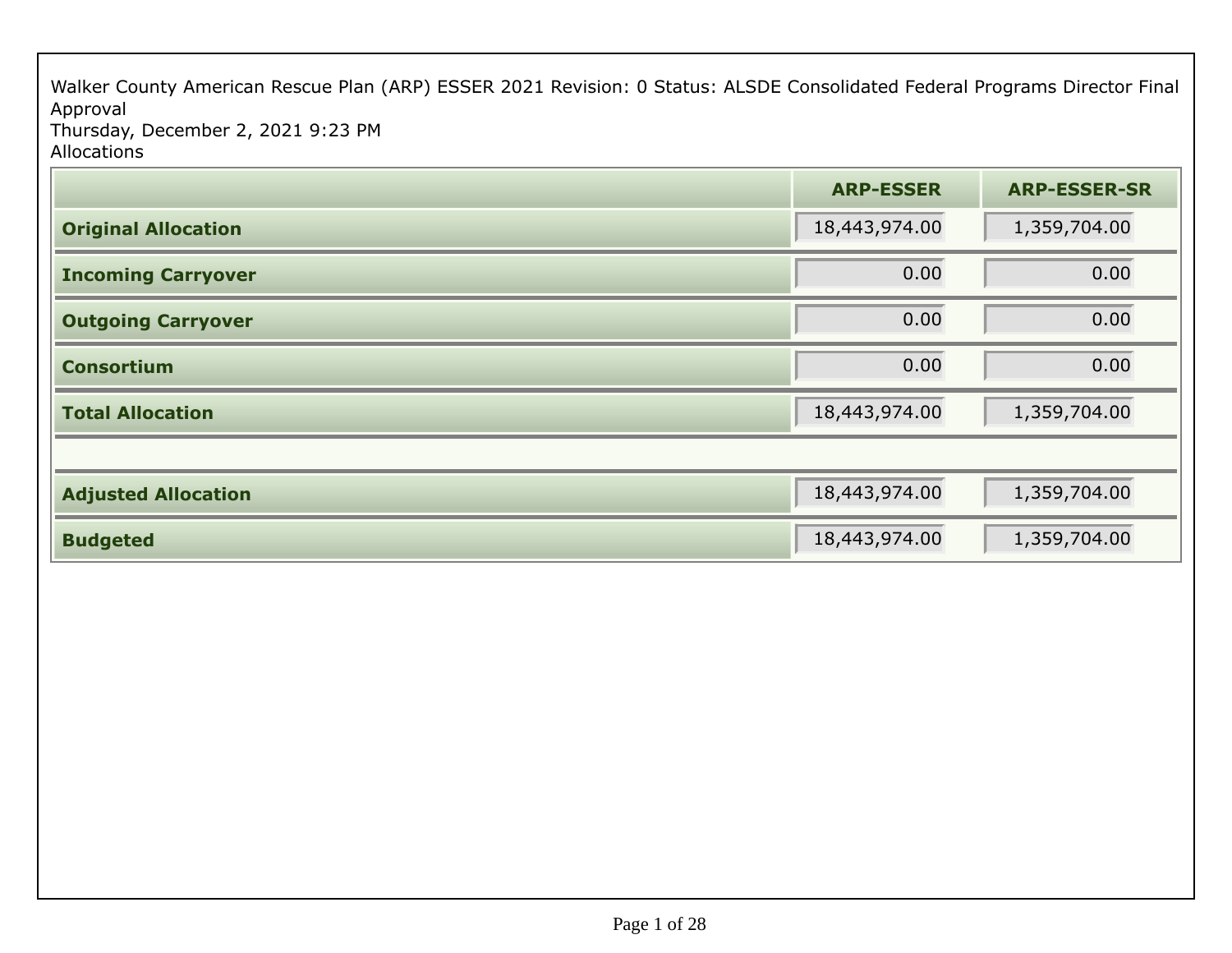Walker County American Rescue Plan (ARP) ESSER 2021 Revision: 0 Status: ALSDE Consolidated Federal Programs Director Final ApprovalThursday, December 2, 2021 9:23 PM**Assurances** 

### **PROGRAMMATIC, FISCAL, AND REPORTING ASSURANCES**

The local educational agency (LEA) assures it will submit a plan to the Alabama State Department of Education (ALSDE) that contains such information as ALSDE mayreasonably require, including all information required by the U.S. Department of Education's (ED) <u>Interim Final Requirements</u> on ARP ESSER. The LEA will submit the plan by the date established by ALSDE.

The LEA will use ARP ESSER funds for activities allowable under section 2001(e) of the ARP and will reserve at least 20% of its ARP ESSER funds to address learning lossthrough the implementation of evidence-based interventions.

The LEA will comply with the maintenance of equity provision in section 2004(c) of the ARP.

The LEA assures either:

(a) It will, within 30 days of receiving ARP ESSER funds, develop and make publicly available on the LEA's website a plan for the safe return of in-person instruction andcontinuity of services as required in section 2001(i)(1) of the ARP and in ED's Interim Final Requirements, **or**

(b) It developed and made publicly available on the LEA's website such a plan that meets statutory requirements before the enactment of the ARP that meets ARPrequirements. (ARP was enacted March 11, 2021).

The LEA also assures that before making the plan publicly available, the LEA must seek public comment on the plan and take such comments into account when developing theplan.

The LEA will comply with all reporting requirements at such time and in such manner and containing such information as the ALSDE or ED may reasonably require including on matters such as:

• How the LEA is developing strategies and implementing public health protocols including, to the greatest extent practicable, policies and plans in line with the CDCguidance related to addressing COVID-19 in schools;

• Overall plans and policies related to State support for return to in-person instruction and maximizing in-person instruction time, including how funds will support a returnto and maximize in-person instruction time, and advance equity and inclusivity in participation in in-person instruction;

• Data on each school's mode of instruction (remote, hybrid, in-person) and conditions;

• LEA uses of funds to meet students' social, emotional, and academic needs, including through summer enrichment programming and other evidence-based interventions,and how they advance equity for underserved students;

• LEA uses of funds to sustain and support access to early childhood education programs;

• Impacts and outcomes (disaggregated by student subgroup) through use of ARP ESSER funding (e.g., quantitative and qualitative results of ARP ESSER funding, includingon personnel, student learning, and budgeting at the school and district level);

• Student data (disaggregated by subgroups) related to how the COVID-19 pandemic has affected instruction and learning;

• Requirements under the Federal Financial Accountability Transparency Act (FFATA); and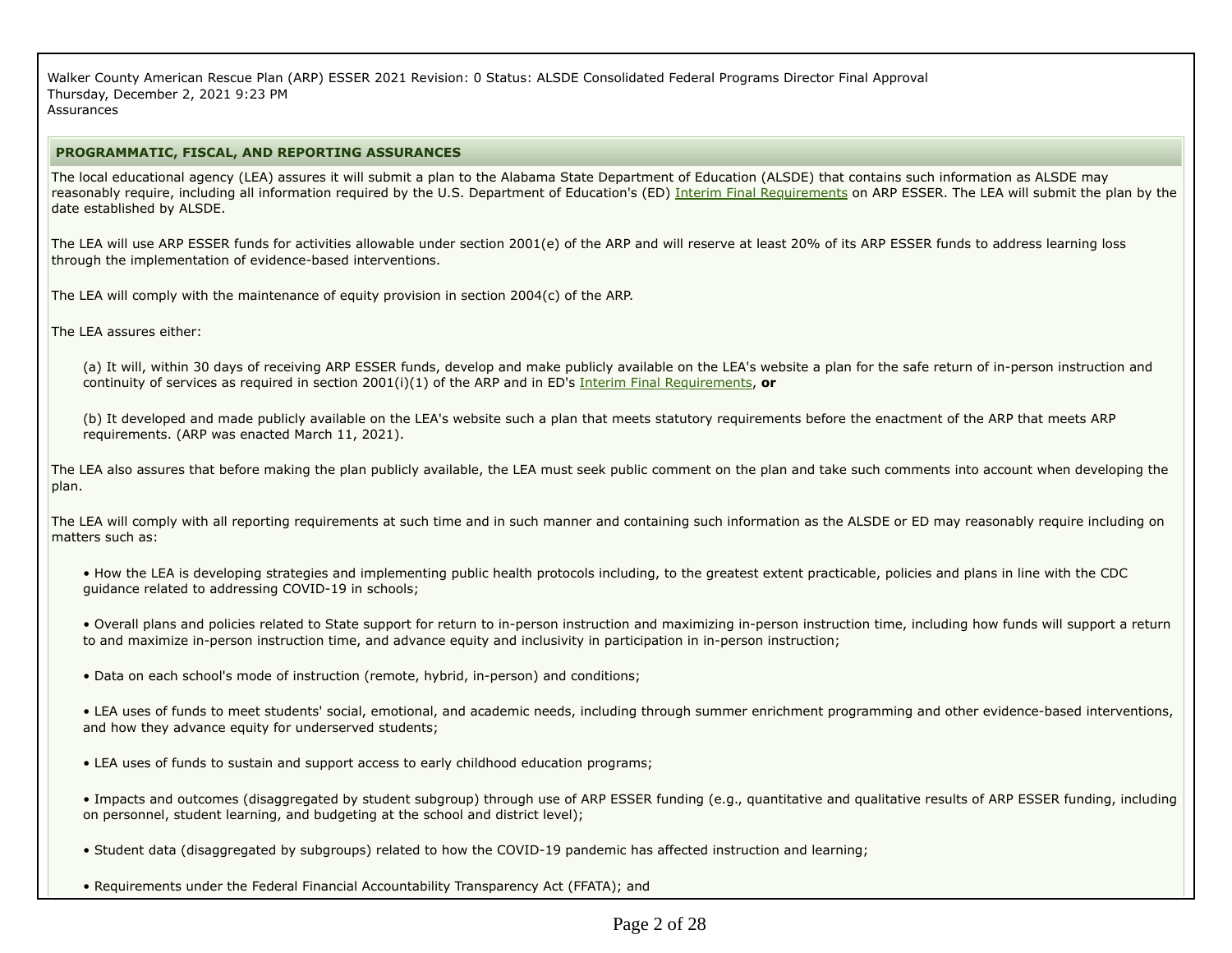• Additional reporting requirements as may be necessary to ensure accountability and transparency of ARP ESSER funds.

The LEA assures that records pertaining to the ARP ESSER award under 2 C.F.R. § 200.334 and 34 C.F.R. § 76.730, including financial records related to use of grant funds, willbe retained separately from other grant funds, including funds an LEA receives under the Coronavirus Aid, Relief, and Economic Security Act (CARES Act) and the CoronavirusResponse and Relief Supplemental Appropriations Act, 2021 (CRRSA Act).

The LEA will cooperate with any examination of records with respect to such funds by making records available for inspection, production, and examination, and authorized individuals available for interview and examination, upon the request of (i) ED and/or its Inspector General; (ii) any other federal agency, commission, or department in thelawful exercise of its jurisdiction and authority; or (iii) the ALSDE.

The LEA will use ARP ESSER funds for purposes that are reasonable, necessary, and allocable under the ARP.

The LEA will provide services and assistance from ARP ESSER funds to students and staff during the period of funds availability. (March 13, 2020 – September 30, 2024)

## **OTHER ASSURANCES AND CERTIFICATIONS**

The LEA will comply with all applicable assurances in OMB Standard Forms 424B and D (Assurances for Non-Construction and Construction Programs), including the assurancesrelating to the legal authority to apply for assistance; access to records; conflict of interest; merit systems; nondiscrimination; Hatch Act provisions; labor standards; flood hazards; historic preservation; protection of human subjects; animal welfare; lead-based paint; Single Audit Act; and the general agreement to comply with all applicableFederal laws, executive orders and regulations.

The LEA assures that, with respect to the certification regarding lobbying in Department Form 80-0013, no Federal appropriated funds have been paid or will be paid to any person for influencing or attempting to influence an officer or employee of any agency, a Member of Congress, an officer or employee of Congress, or an employee of a Memberof Congress in connection with the making or renewal of Federal grants under this program.

The LEA will include in its local application a description of how the LEA will comply with the requirements of section 427 of GEPA (20 U.S.C. 1228a). The description mustinclude information on the steps the LEA proposes to take to permit students, teachers, and other program beneficiaries to overcome barriers (including barriers based on gender, race, color, national origin, disability, and age) that impede equal access to, or participation in, the program.

The LEA will take all necessary steps to allow every student, teacher, and other program beneficiary to participate in the ARP ESSER program. If any barrier arises that impedesequal access to, or participation in the ARP ESSER program, the LEA will quickly address and resolve those issues.

The LEA will comply with all applicable requirements of the Uniform Administrative Requirements, Cost Principles, and Audit Requirements for Federal Awards (sometimesreferred to as the Uniform Guidance, or the Uniform Grant Guidance (UGG)).

The LEA will comply with the provisions of all applicable acts, regulations and assurances; the following provisions of Education Department General Administrative Regulations(EDGAR) 34 CFR parts 76, 77, 81, 82, 84, 97, 98, and 99; the OMB Guidelines to Agencies on Governmentwide Debarment and Suspension (Nonprocurement) in 2 CFR part 180, as adopted and amended as regulations of the Department in 2 CFR part 3485; and the Uniform Guidance in 2 CFR part 200, as adopted and amended as regulations ofthe Department in 2 CFR part 3474.

## **GEPA ASSURANCES**

The LEA will administer each program covered by the application in accordance with all applicable statutes, regulations, program plans, and applications, including, but notlimited to federal education program laws, the General Education Provisions Act, the Education Department General Administrative Regulations, and the Uniform GrantGuidance.

The LEA assures that control of funds provided to the LEA, and title to property acquired with those funds, will be in a public agency and that a public agency will administer those funds and property.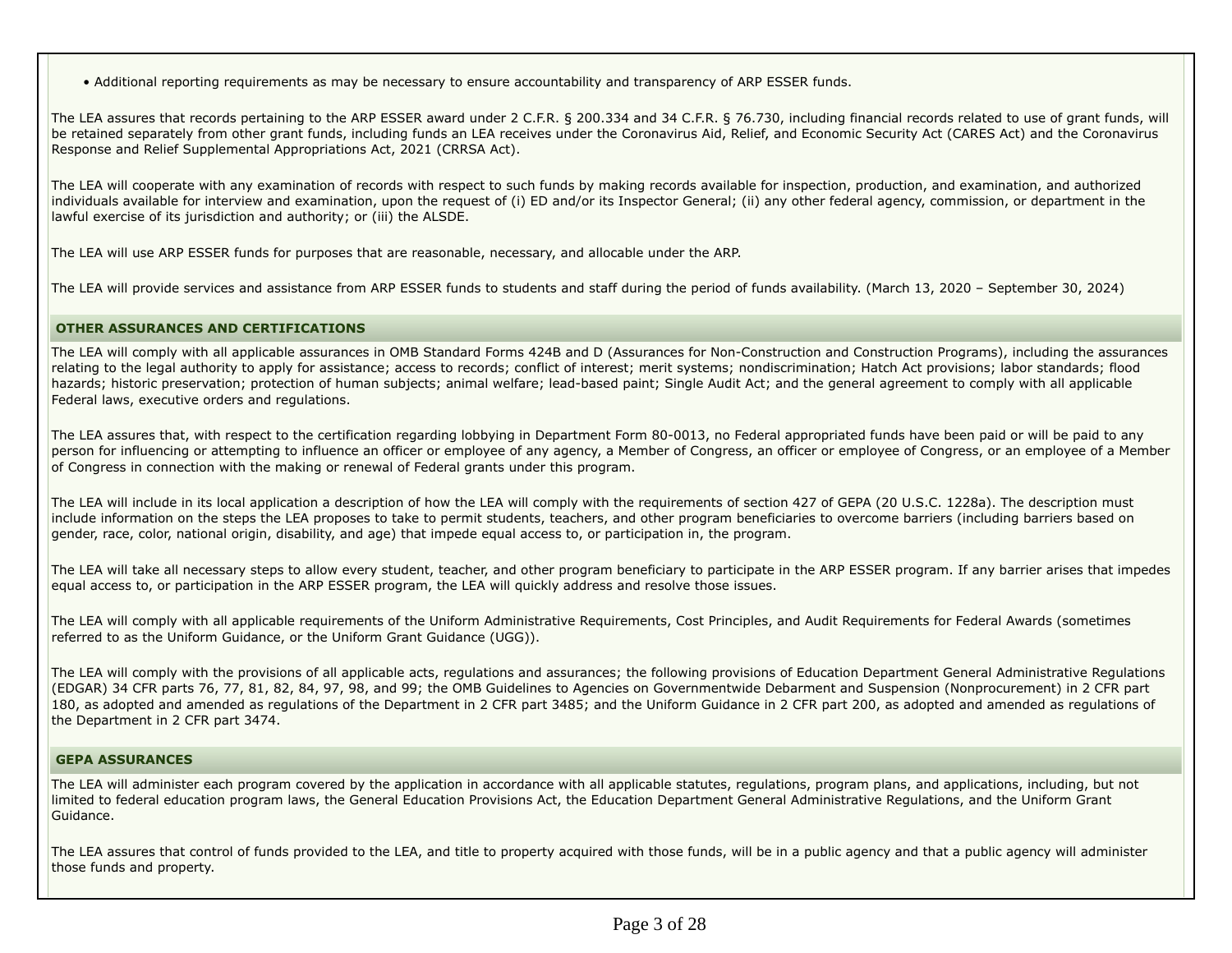The LEA will use fiscal control and fund accounting procedures that will ensure proper disbursement of, and accounting for, Federal funds.

The LEA will make reports to the ALSDE and to ED as may reasonably be necessary to enable the ALSDE and ED to perform their duties and that LEA will maintain such records,including the records required under 20 U.S.C. 1232f, and provide access to those records, as the ALSDE or ED deem necessary to perform their duties.

The LEA will provide reasonable opportunities for the participation by teachers, parents, and other interested agencies, organizations, and individuals in the planning for andoperation of ED programs.

The LEA assures that any application, evaluation, periodic program plan or report relating to an ED program will be made readily available to parents and other members of thegeneral public.

The LEA assures that in the case of any project involving construction-

- the project is not inconsistent with overall State plans for the construction of school facilities, and

- In developing plans for construction, due consideration will be given to excellence of architecture and design and to compliance with standards prescribed by the Secretary of Education under section 504 of the Rehabilitation Act of 1973 in order to ensure that facilities constructed with the use of Federal funds are accessible to andusable by individuals with disabilities.

The LEA assures they have adopted effective procedures for acquiring and disseminating to teachers and administrators participating in an ED program significant informationfrom educational research, demonstrations, and similar projects, and for adopting, where appropriate, promising educational practices developed through such projects.

The LEA assures that none of the funds expended will be used to acquire equipment (including computer software) in any instance in which such acquisition results in a directfinancial benefit to any organization representing the interests of the purchasing entity or its employees or any affiliate of such an organization.

# **LEA SUPERINTENDENT ASSURANCES**

The LEA Superintendent certifies to the best of his/her knowledge and belief that all the information and data in this application are true and correct. The LEA Superintendent acknowledges and agrees that failure to comply with all assurances and certifications in this application, all relevant provisions and requirements of the American Rescue PlanAct of 2021 (ARP Act), Pub. L. No. 117-2 (March 11, 2021), or any other applicable law or regulation may result in liability under the False Claims Act, 31 U.S.C. § 3729, etseq.; OMB Guidelines to Agencies on Governmentwide Debarment and Suspension (Nonprocurement) in 2 CFR Part 180, as adopted and amended as regulations of theDepartment in 2 CFR Part 3485; and 18 U.S.C. § 1001, as appropriate, and other enforcement actions.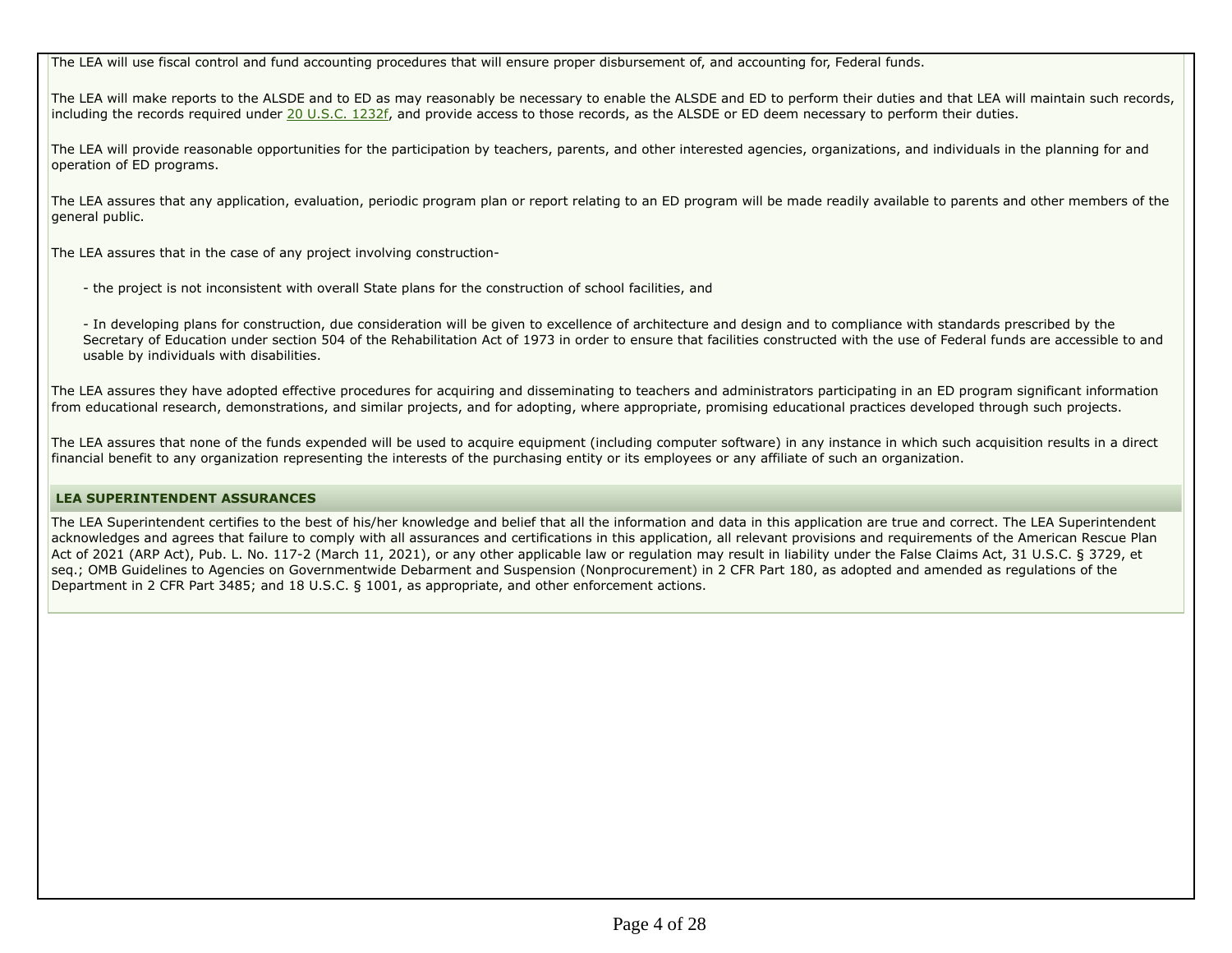Walker County American Rescue Plan (ARP) ESSER 2021 Revision: 0 Status: ALSDE Consolidated Federal Programs Director Final Approval Thursday, December 2, 2021 9:23 PMLEA Superintendent Assurances Confirmation

# **LEA Superintendent Assurances Confirmation**

■ Indicates LEA Superintendent Approval based on Assurances.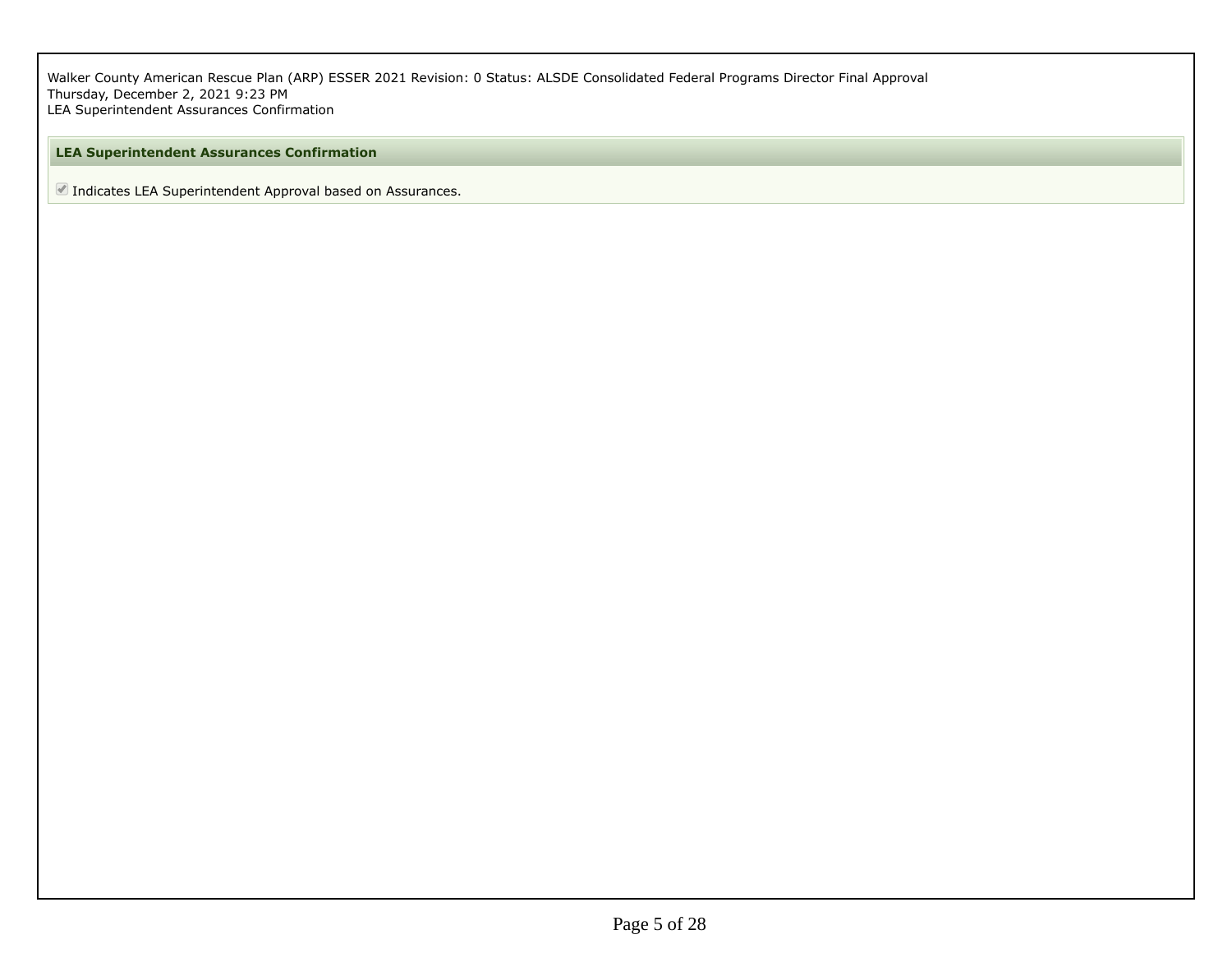Walker County American Rescue Plan (ARP) ESSER 2021 Revision: 0 Status: ALSDE Consolidated Federal Programs Director Final Approval Thursday, December 2, 2021 9:23 PMSubstantially Approved Dates

| Grant                          | <b>Substantially Approved Date</b> |
|--------------------------------|------------------------------------|
| <b>ARP ESSER</b>               | 9/23/2021                          |
| <b>ARP ESSER State Reserve</b> | 9/23/2021                          |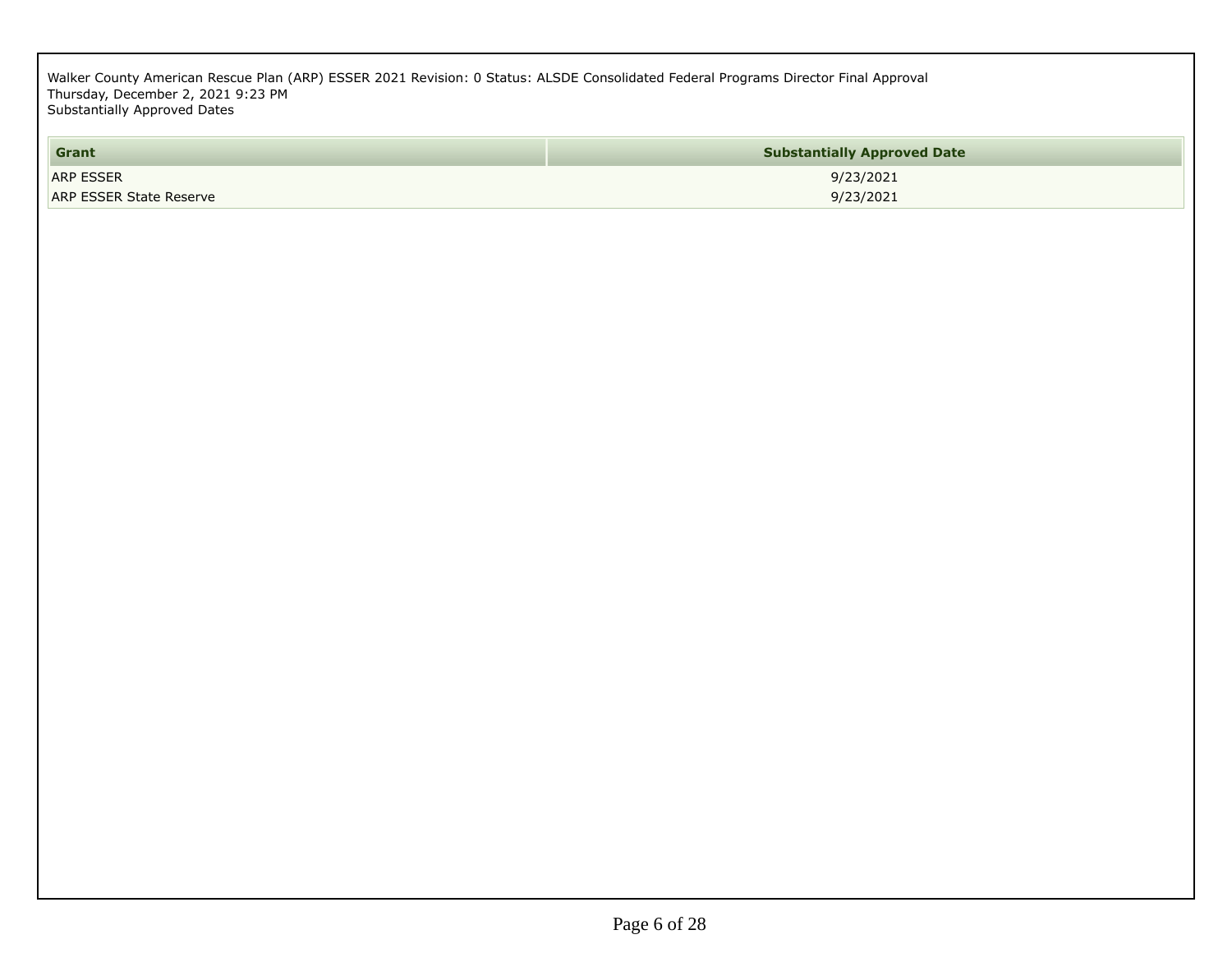Walker County American Rescue Plan (ARP) ESSER 2021 Revision: 0 Status: ALSDE Consolidated Federal Programs Director Final ApprovalThursday, December 2, 2021 9:23 PMARP ESSER - Budget

**Salaries (010- 199)Employee (200 - 299)Benefits**890,385.79 **Purchased (300 - 399)Services**716,511.09 **Materials +Capital OutlayOther ObjectsIndirect Costs (400 - 499)Supplies**2,226,097.35 **(500 - 599) (600 - 899) (910)Fund (920 - 929)Transfers** $0.00$ **Other Fund (931 - 999)Uses** $0.00$ **TotalInstruction(1100) Attendance**2,712,903.92 890,385.79 716,511.09 2,226,097.35 0.00 0.00 0.00 0.00 6,545,898.15 **Instruction(1100)**0.00 Attendance **Services (2110)**0.00 0.00 0.00 0.00 0.00 0.00 0.00 0.00 **Attendance Services (2110)Guidance and Services (2120)Counseling Testing Services**0.00 0.00 0.00 0.00 0.00 0.00 0.00 0.00 **Guidance and Services (2120)Counseling**0.00 Testing Services **(2130) Health Services**0.00 0.00 0.00 0.00 0.00 0.00 0.00 0.00 **Testing Services (2130)Health Services (2140) Social Services**1,506,119.20 648,368.86 122,950.00 0.00 0.00 0.00 0.00 2,277,438.06 **Health Services (2140)**0.00 Social Services **(2150) Work Study**0.00 0.00 0.00 0.00 0.00 0.00 0.00 0.00 **Social Services (2150)** 0.00 **Work Study Services (2160) Services (2160)Psychological Services (2170)**228,730.00 57,954.43 5,695.68 0.00 0.00 0.00 0.00 0.00 292,380.11 **Psychological Services (2170)Speech AudiologyPathology and Services (2180)**0.00 0.00 0.00 0.00 0.00 0.00 0.00 0.00 0.00 **Speech AudiologyPathology and Services (2180)Other Student Support Services(2190) Instructional**0.00 0.00 566,738.68 858,546.00 0.00 0.00 0.00 0.00 1,425,284.68 **Other Student Support Services(2190)**1,528,933.58 Instructional **Improvement and CurriculumDevelopment**1,135,156.00 371,777.58 22,000.00 0.00 0.00 0.00 0.00 0.00 1,528,933.58 **Instructional Improvement and CurriculumDevelopment**1,634,713.50 Instructional **InstructionalStaff Development Services (2215)**120,000.000 16,818.00 1,490,395.50 0.00 0.00 0.00 7,500.00 0.00 0.00 0.00 1,634,713.50 Instructional<br>Staff **Staff Development Services (2215)Educational Media Services(2220)**0.00 0.00 0.00 0.00 0.00 0.00 0.00 0.00 0.00 **Educational Media Services(2220)Other Instructional Staff Services(2290) School**0.00 0.00 0.00 0.00 0.00 0.00 0.00 0.00 0.00 **Other Instructional Staff Services(2290)** $0.00$  School **Administrative(2300-2399)**0.00 0.00 0.00 0.00 0.00 0.00 0.00 0.00 0.00 **School Administrative(2300-2399)Salaries (010- 199)Employee (200 - 299)Benefits** $0.00$ **Purchased (300 - 399)Services** $0.00$ **Materials +Capital OutlayOther ObjectsIndirect Costs (400 - 499)Supplies** $0.00$  **(500 - 599) (600 - 899) (910)Fund (920 - 929)Transfers** $0.00$ **Other Fund (931 - 999)Uses** $0.00$ **TotalSecurity Services(3100) Operations and**0.00 0.00 0.00 0.00 0.00 0.00 0.00 0.00 0.00 **Security Services (3100)**797,059.35 Operations and **Maintenance**11,700.00 3,259.35 400,000.00 382,100.00 0.00 0.00 0.00 0.00 797,059.35 **Operations andMaintenance**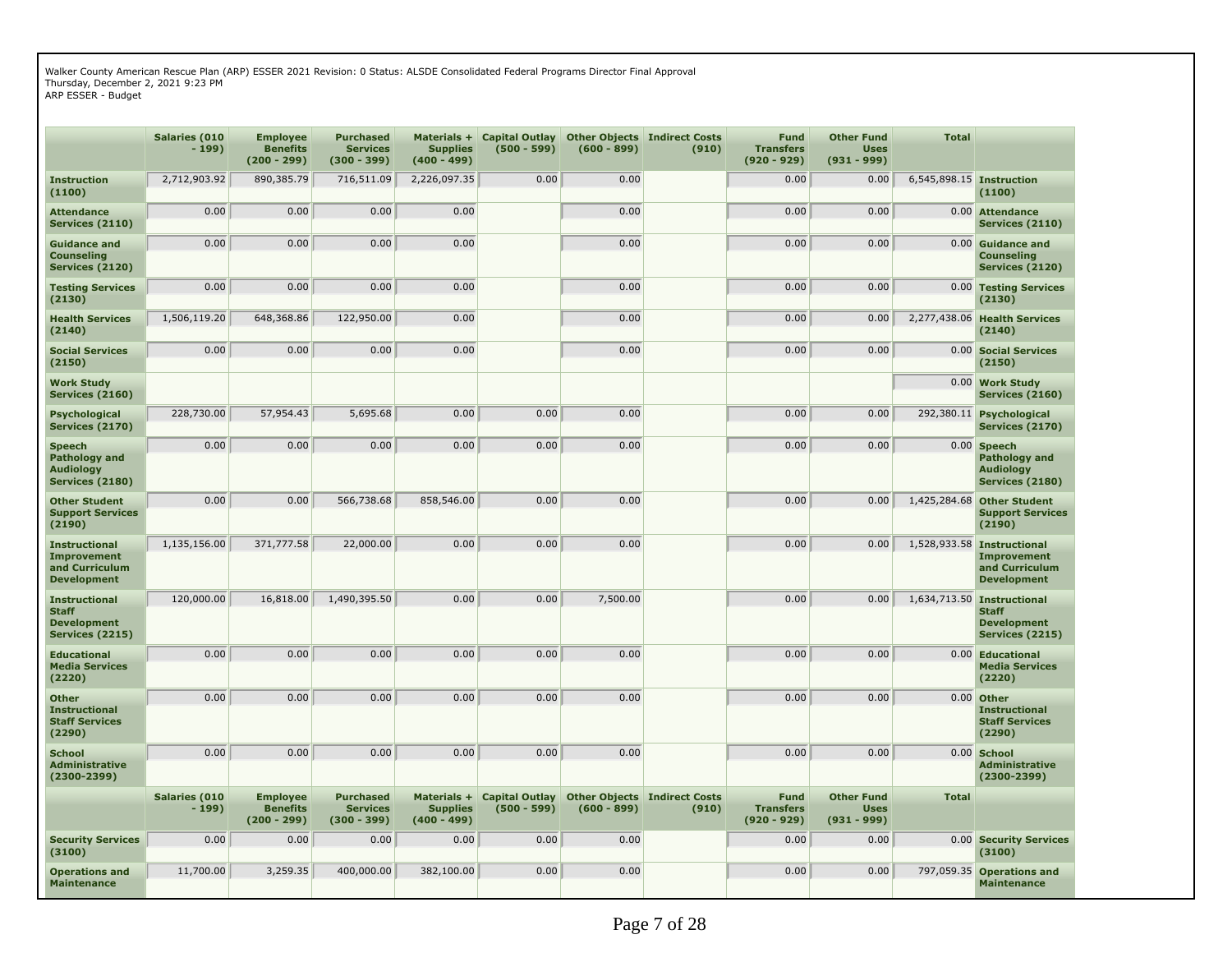| $(3200 - 3900)$                                                                         |              |              |              |              |      |          |              |               |           |                       | $(3200 - 3900)$                                                                         |
|-----------------------------------------------------------------------------------------|--------------|--------------|--------------|--------------|------|----------|--------------|---------------|-----------|-----------------------|-----------------------------------------------------------------------------------------|
| <b>Student</b><br><b>Transportation</b><br>$(4100 - 4199)$                              | 28,125.00    | 5,891.18     | 0.00         | 174,500.00   | 0.00 | 0.00     |              | 0.00          | 0.00      | 208,516.18 Student    | <b>Transportation</b><br>$(4100 - 4199)$                                                |
| <b>Food Services</b><br>$(4200 - 4299)$                                                 |              |              |              |              |      |          |              |               |           |                       | 0.00 Food Services<br>$(4200 - 4299)$                                                   |
| <b>General</b><br><b>Administrative</b><br>$(6000 - 6999)$                              | 0.00         | 0.00         | 0.00         | 0.00         | 0.00 | 0.00     | 2,432,760.17 | 0.00          | 0.00      | 2,432,760.17 General  | Administrative<br>$(6000 - 6999)$                                                       |
| <b>Capital Outlay -</b><br><b>Real Property</b><br>$(7000 - 7999)$                      |              |              |              |              | 0.00 |          |              |               |           |                       | 0.00 Capital Outlay -<br><b>Real Property</b><br>$(7000 - 7999)$                        |
| <b>Debt Service -</b><br><b>Long Term</b><br>$(8000 - 8999)$                            |              |              |              |              |      |          |              |               |           |                       | 0.00 Debt Service -<br><b>Long Term</b><br>$(8000 - 8999)$                              |
| <b>Adult Education</b><br>(9110)                                                        | 0.00         | 0.00         | 0.00         | 0.00         | 0.00 | 0.00     |              | 0.00          | 0.00      |                       | 0.00 Adult Education<br>(9110)                                                          |
| <b>Community</b><br><b>Education (9120)</b>                                             |              |              |              |              |      |          |              |               |           |                       | 0.00 Community<br><b>Education (9120)</b>                                               |
| <b>Extended</b><br>Day/Dependent<br><b>Care (9130)</b>                                  | 1,155,000.00 | 145,990.22   | 0.00         | 0.00         | 0.00 | 0.00     |              | 0.00          | 0.00      | 1,300,990.22 Extended | Day/Dependent<br><b>Care (9130)</b>                                                     |
| Preschool (9140)                                                                        | 0.00         | 0.00         | 0.00         | 0.00         | 0.00 | 0.00     |              | 0.00          | 0.00      |                       | 0.00 Preschool (9140)                                                                   |
| <b>Other</b><br><b>Adult/Continuing</b><br><b>Education</b><br>Programs (9150-<br>9199) | 0.00         | 0.00         | 0.00         | 0.00         | 0.00 | 0.00     |              | 0.00          | 0.00      |                       | $0.00$ Other<br><b>Adult/Continuing</b><br><b>Education</b><br>Programs (9150-<br>9199) |
| <b>NonPublic School</b><br>Programs (9200)                                              |              |              |              |              |      |          |              |               |           |                       | 0.00 NonPublic School<br>Programs (9200)                                                |
| <b>Community</b><br>Services (9300-<br>9399)                                            | 0.00         | 0.00         | 0.00         | 0.00         | 0.00 | 0.00     |              | 0.00          | 0.00      |                       | 0.00 Community<br>Services (9300-<br>9399)                                              |
| <b>Total</b>                                                                            | 6,897,734.12 | 2,140,445.41 | 3,324,290.95 | 3,641,243.35 | 0.00 | 7,500.00 | 2,432,760.17 | 0.00          | 0.00      | 18,443,974.00 Total   |                                                                                         |
| <b>Adjusted Allocation</b>                                                              |              |              |              |              |      |          |              | 18,443,974.00 |           |                       |                                                                                         |
|                                                                                         |              |              |              |              |      |          |              |               | Remaining | 0.00                  |                                                                                         |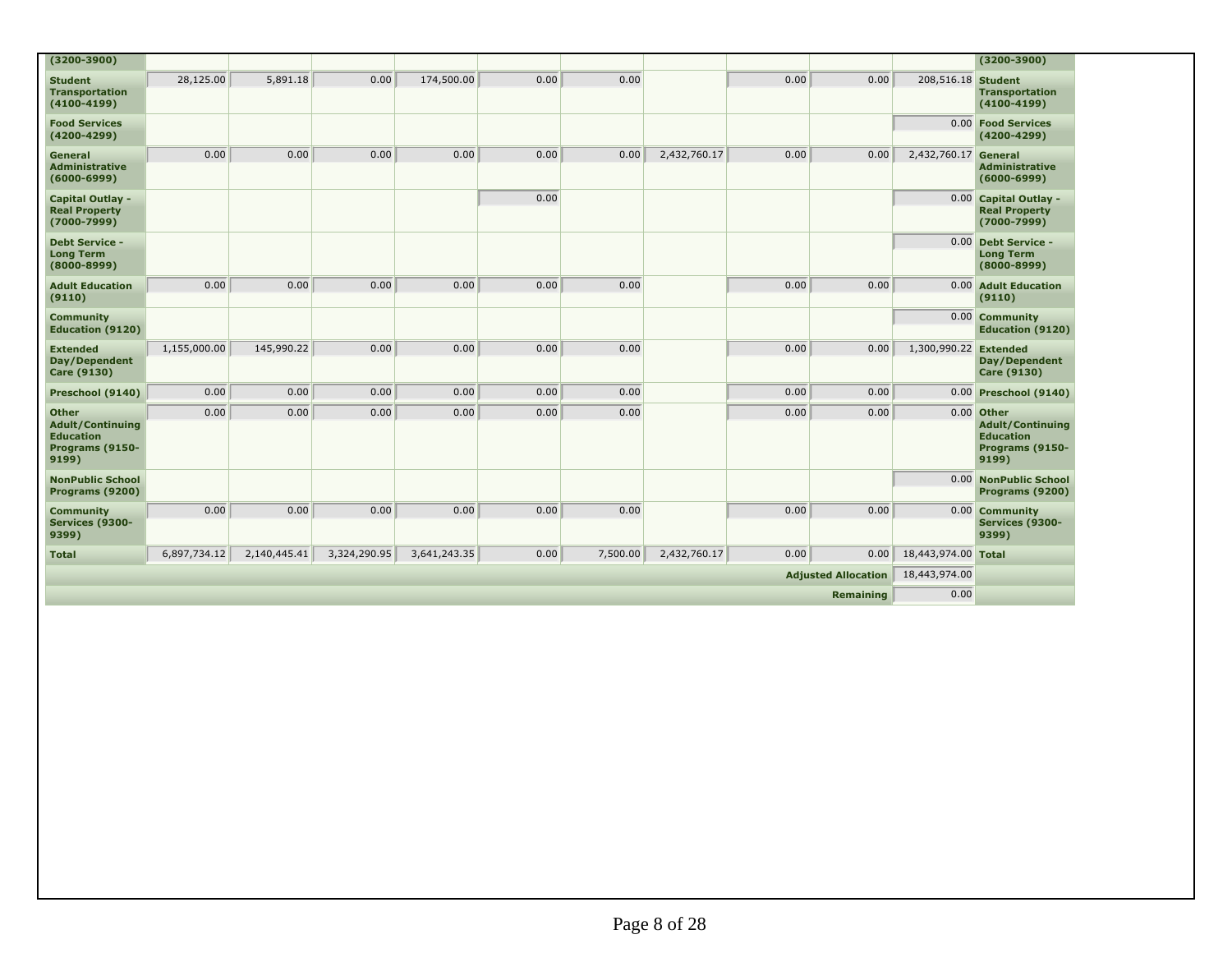| Approval<br>Thursday, December 2, 2021 9:23 PM<br>ARP ESSER - Application Details<br>Walker Counstruct of the construct of the SQSLE SCOR RISSER DRESS TO SCORD The SCORD SESSIGN TO STRIG CONSIDING<br>Programs Director Final                                                                                                                                                                                                                                                                                                                                                                                                                                                                                                                                                                                                                                                                                                                                                                                                                                                                                                             |
|---------------------------------------------------------------------------------------------------------------------------------------------------------------------------------------------------------------------------------------------------------------------------------------------------------------------------------------------------------------------------------------------------------------------------------------------------------------------------------------------------------------------------------------------------------------------------------------------------------------------------------------------------------------------------------------------------------------------------------------------------------------------------------------------------------------------------------------------------------------------------------------------------------------------------------------------------------------------------------------------------------------------------------------------------------------------------------------------------------------------------------------------|
| Cover Page & Required Narratives                                                                                                                                                                                                                                                                                                                                                                                                                                                                                                                                                                                                                                                                                                                                                                                                                                                                                                                                                                                                                                                                                                            |
| Superintendent of Schools                                                                                                                                                                                                                                                                                                                                                                                                                                                                                                                                                                                                                                                                                                                                                                                                                                                                                                                                                                                                                                                                                                                   |
| Name<br>$\ast$<br>Dennis Willingham                                                                                                                                                                                                                                                                                                                                                                                                                                                                                                                                                                                                                                                                                                                                                                                                                                                                                                                                                                                                                                                                                                         |
| <b>ARP ESSER Point of Contact</b>                                                                                                                                                                                                                                                                                                                                                                                                                                                                                                                                                                                                                                                                                                                                                                                                                                                                                                                                                                                                                                                                                                           |
| Name<br>* Tanya Guin                                                                                                                                                                                                                                                                                                                                                                                                                                                                                                                                                                                                                                                                                                                                                                                                                                                                                                                                                                                                                                                                                                                        |
| Role<br>* Federal Programs                                                                                                                                                                                                                                                                                                                                                                                                                                                                                                                                                                                                                                                                                                                                                                                                                                                                                                                                                                                                                                                                                                                  |
| Phone<br>205-387-0555                                                                                                                                                                                                                                                                                                                                                                                                                                                                                                                                                                                                                                                                                                                                                                                                                                                                                                                                                                                                                                                                                                                       |
| ĘXt<br>1035                                                                                                                                                                                                                                                                                                                                                                                                                                                                                                                                                                                                                                                                                                                                                                                                                                                                                                                                                                                                                                                                                                                                 |
| <b>Required Narratives</b>                                                                                                                                                                                                                                                                                                                                                                                                                                                                                                                                                                                                                                                                                                                                                                                                                                                                                                                                                                                                                                                                                                                  |
| How does the LEA plan to use funds to implement prevention and mitigation strategies in order to continuously and safely<br>operate schools for in-person learning?                                                                                                                                                                                                                                                                                                                                                                                                                                                                                                                                                                                                                                                                                                                                                                                                                                                                                                                                                                         |
| all students visit these spaces at least once daily during the school day. Any remaining funds will be utilized to add additional<br>units to "scrub" the air. The units will be installed in all gymnasiums, school cafeterias and dining rooms due to the fact that<br>units to other air conditioners in spaces where large numbers of students and staff visit--, auditoriums,<br>etc. This will allow continuous cleaning of the air and will prevent and mitigate the spread of communic<br>The district will use through to the air and letter is a set that of the simulation of the section of the section of the section of the district will district with $\sim$ 0.4 The district of the section of the distribution o<br>viruses.<br>The district will provide facility improvements to enable operation of the school to reduce the risk of COVID-19 transmission.<br>hallways, restrooms,<br>able diseases and                                                                                                                                                                                                               |
| disabilities, English Learners, gender, migrant students, students experiencing homelessness, and childre<br>care) and those who are particularly impacted disproportionately by the COVID-19 pandemic?<br>underrepresented student subgroups (each major racial and ethnic group, children from low-income families, children with<br>ensure that those interventions respond to the academic, social, emotional, and mental health needs of all students including<br>how will the LIP ansire that the exidence-based interventions will address the academic inpadr of lost instructional time and<br>n and Youth in foster                                                                                                                                                                                                                                                                                                                                                                                                                                                                                                              |
| administrators will focus on individualized learning plans for all students that focus on specific areas of<br>and DESSA will be utilized to screen/assess student's current social/emotional/mental state. These wil<br>when used to determinism to the complete comprehensive peeds of ALL students. Instructional specialists, teach-sy-<br>Multiple data points, using the STAR assessment as well as other high-quality assessments and in conjunction with PST/RtI<br>three Xears. Content specific PD is focused on deepening the teacher's knowledge and unplementing justructional practices<br>students. High quality, sustained professional development is being implemented and will continue to be utilized for the next<br>that are aligned to support all students including the students that may be underrepresented in subgroups. The district has<br>aligned content standards, assessments, and pacing guides into electronic folders that are easily<br>The district ensures that evidence based interventions are aligned to academic, social-emotional, mental health needs of ALL<br>improvement.<br><b>Rhithm</b> |
| students who may be struggling and in need of specific interventions. Identified students will receive appropriate support and<br>services in order for them to engage in the learning process. School therapists will assist in                                                                                                                                                                                                                                                                                                                                                                                                                                                                                                                                                                                                                                                                                                                                                                                                                                                                                                            |
| program beneficiaries to overcome barriers (including barriers based on gender, race, color, national origi<br>that impede equal access to, or participation in, the ESSER III program.<br>How will the LEA comply with the requirements of section 427 of GEPA (20 U.S.C. 1228a)?<br>The description must include information on the steps the LEA proposes to take to permit students, teachers, and other<br>in, disability, and age)                                                                                                                                                                                                                                                                                                                                                                                                                                                                                                                                                                                                                                                                                                    |
| to ensure equitable access to, and participation in ESSER III funds for students, teachers and other program beneficiaries<br>with special needs. The district understands the statute that highlights the six types of barriers<br>In order to comply with the requirements of section 427 of GEPA (20 U.S.C. 1228a), the district will take the following steps                                                                                                                                                                                                                                                                                                                                                                                                                                                                                                                                                                                                                                                                                                                                                                           |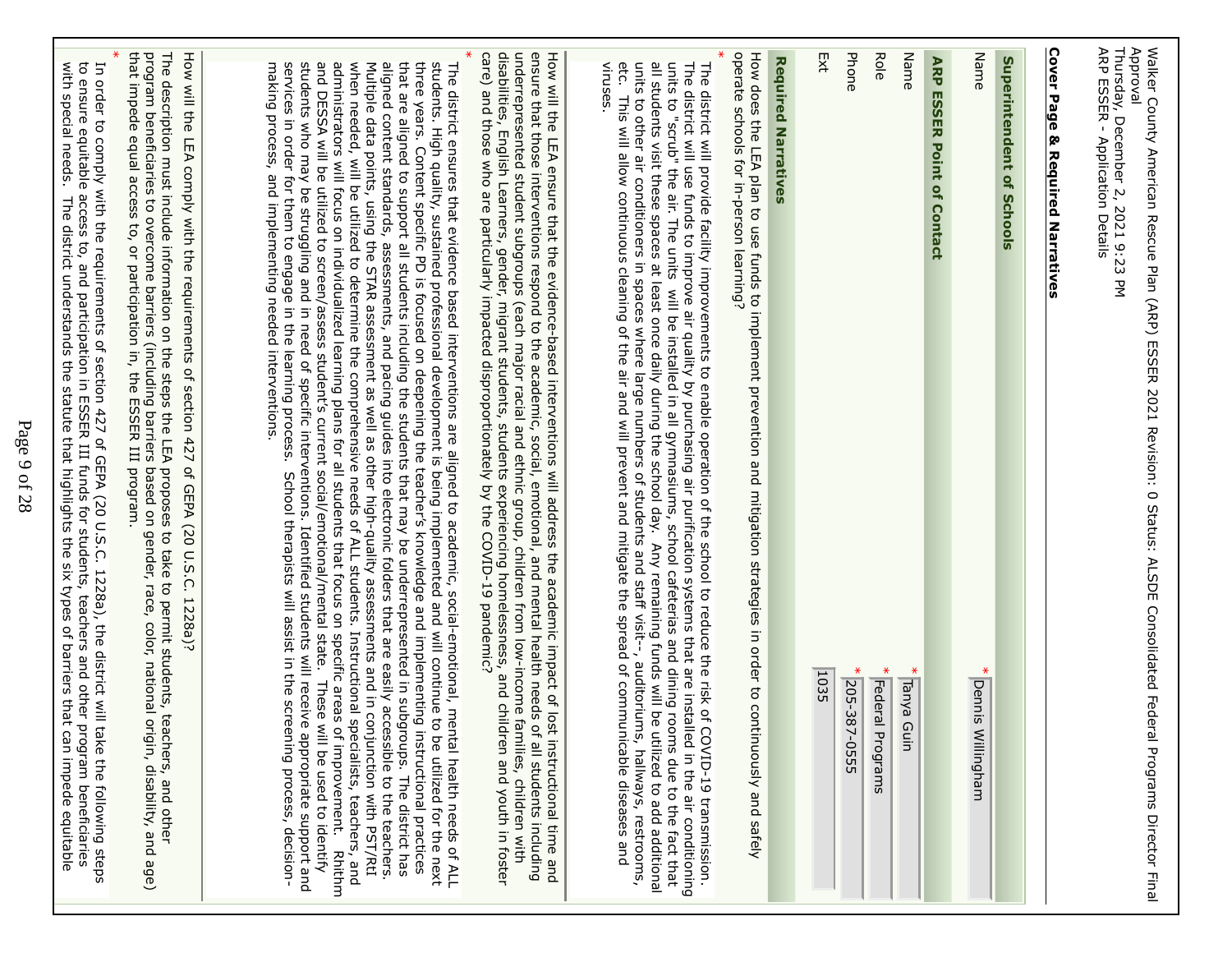| <b>Total Cost:</b>                                                                                                                                                                                                                                                                                                                                                                                                                                                                                                                                                                                                                                                                                                                                                                                                                          |  |
|---------------------------------------------------------------------------------------------------------------------------------------------------------------------------------------------------------------------------------------------------------------------------------------------------------------------------------------------------------------------------------------------------------------------------------------------------------------------------------------------------------------------------------------------------------------------------------------------------------------------------------------------------------------------------------------------------------------------------------------------------------------------------------------------------------------------------------------------|--|
| $\circledast$<br>Intervention E (Other)<br>Mental Health/Technology/Intervention<br>2,843,638.60                                                                                                                                                                                                                                                                                                                                                                                                                                                                                                                                                                                                                                                                                                                                            |  |
| $\triangleleft$<br>Intervention D (FXtended School Year Programs)<br>61,198.80                                                                                                                                                                                                                                                                                                                                                                                                                                                                                                                                                                                                                                                                                                                                                              |  |
| Intervention C (Comprehensive After-School Programs)<br>652,715.79                                                                                                                                                                                                                                                                                                                                                                                                                                                                                                                                                                                                                                                                                                                                                                          |  |
| $\circledast$<br>Intervention B (Extended Day Programs)<br>198,180.61                                                                                                                                                                                                                                                                                                                                                                                                                                                                                                                                                                                                                                                                                                                                                                       |  |
| $\bigcirc$<br>Intervention A (SO munical Secretion Secretion A (SO munical Produal S)<br>573,314.65                                                                                                                                                                                                                                                                                                                                                                                                                                                                                                                                                                                                                                                                                                                                         |  |
| <b>Budget Amount &amp; Details for Interventions</b><br>Amount                                                                                                                                                                                                                                                                                                                                                                                                                                                                                                                                                                                                                                                                                                                                                                              |  |
| For this reservation of funds, the following interventions are allowable:<br>1. Summer Learning & Summer Enrichment Programs<br>$\boldsymbol{\omega}$<br>$\frac{1}{2}$<br>4.7<br>Other - See Intervention box m for more details<br>Comprehensive After-School Programs<br>Extended School Year Programs<br>Extended Day Programs                                                                                                                                                                                                                                                                                                                                                                                                                                                                                                           |  |
| the disproportionate impact of COVID-19 on underrepresented student subgroups<br>based interventions and ensure that those interventions respond to students' social, emotional, and academic needs and address<br>LEAs must reserve at least CO percent of climats to address loss of instructional trime through the implementation of exidence-                                                                                                                                                                                                                                                                                                                                                                                                                                                                                          |  |
| LEA Reservation to Address Loss of Instructional Time                                                                                                                                                                                                                                                                                                                                                                                                                                                                                                                                                                                                                                                                                                                                                                                       |  |
| Provide the URL for the LEA Return-to-linstruction Plan.<br>* https://docs.google.com/viewerng/viewer?<br>url=https://www.walkercountyschools.com//cmsi/jkh/al022102233/Centricity/Al0021233/Centiclity/Al2023+AMCS+AKCS+AMCS-                                                                                                                                                                                                                                                                                                                                                                                                                                                                                                                                                                                                              |  |
| and family liaison will continually provide updates and specific information as needed to support the students at home.<br>sharing this juformation with community service organizations.<br>Willingham will provide periodic updates during our local board meetings that address ARP ESSER funding. He will also be<br>This has provided time for the teachers to meet with the parents and families to discuss pertinent information.<br>The district has employed a staggered staggered stat with only 25% of the students attending school for the first four calendar days<br>Our parent<br>ă                                                                                                                                                                                                                                         |  |
| funds?<br>How will the LEA meaningfully engage with families and communities throughout the life of the ARP ESSE<br>R and other relief                                                                                                                                                                                                                                                                                                                                                                                                                                                                                                                                                                                                                                                                                                      |  |
| this information to the community through social media, websites, board of education meetings, and area civic organizations.<br>The LEA will collect and manage data elements using a variety of tools, and will seek out appropriate opportunities to report                                                                                                                                                                                                                                                                                                                                                                                                                                                                                                                                                                               |  |
| outlined in the ARP ESSER application.<br>Data from these reports will also be used as an interim audit tool to ensure that funds are only expended on strategies                                                                                                                                                                                                                                                                                                                                                                                                                                                                                                                                                                                                                                                                           |  |
| financial data connest to the ARP ESSER budget:<br>accounting department.<br>The LEA will actively monitor allocations by reviewing monthly budget analysis reports generated and d<br>These reports will outline revenue received, expenditures encumbered and dis<br>bursed, and how this<br>istriprited by the LEA                                                                                                                                                                                                                                                                                                                                                                                                                                                                                                                       |  |
| How will the LEA actively monitor their allocations, conduct interim audits to ensure an appropriate<br>and manage data elements required to be reported, and report this information to the community?<br>application of funds, collect                                                                                                                                                                                                                                                                                                                                                                                                                                                                                                                                                                                                    |  |
| ivil use grapt rup to the product of produced in all classrooms and provide internet access in their drie ristic promocy. All students in the<br>technology upgrade. Due to a large number of our students in the district being from low socioeconomic families, the district<br>application.<br>access or participation: gender, race, national origin, color, disability or age. The district's current policies and practices have<br>been established to eliminate barriers that may prevent teachers, students, etc., from ac<br>on gender, race, national origin, disability or age.<br>district will have equal access to these tesoforces. We kill einsule that no student or teached will be denied pasted pasted based<br>Our district will use ARP ESSER funds to purchase chrome books and hotspots as part of our school-wide |  |

г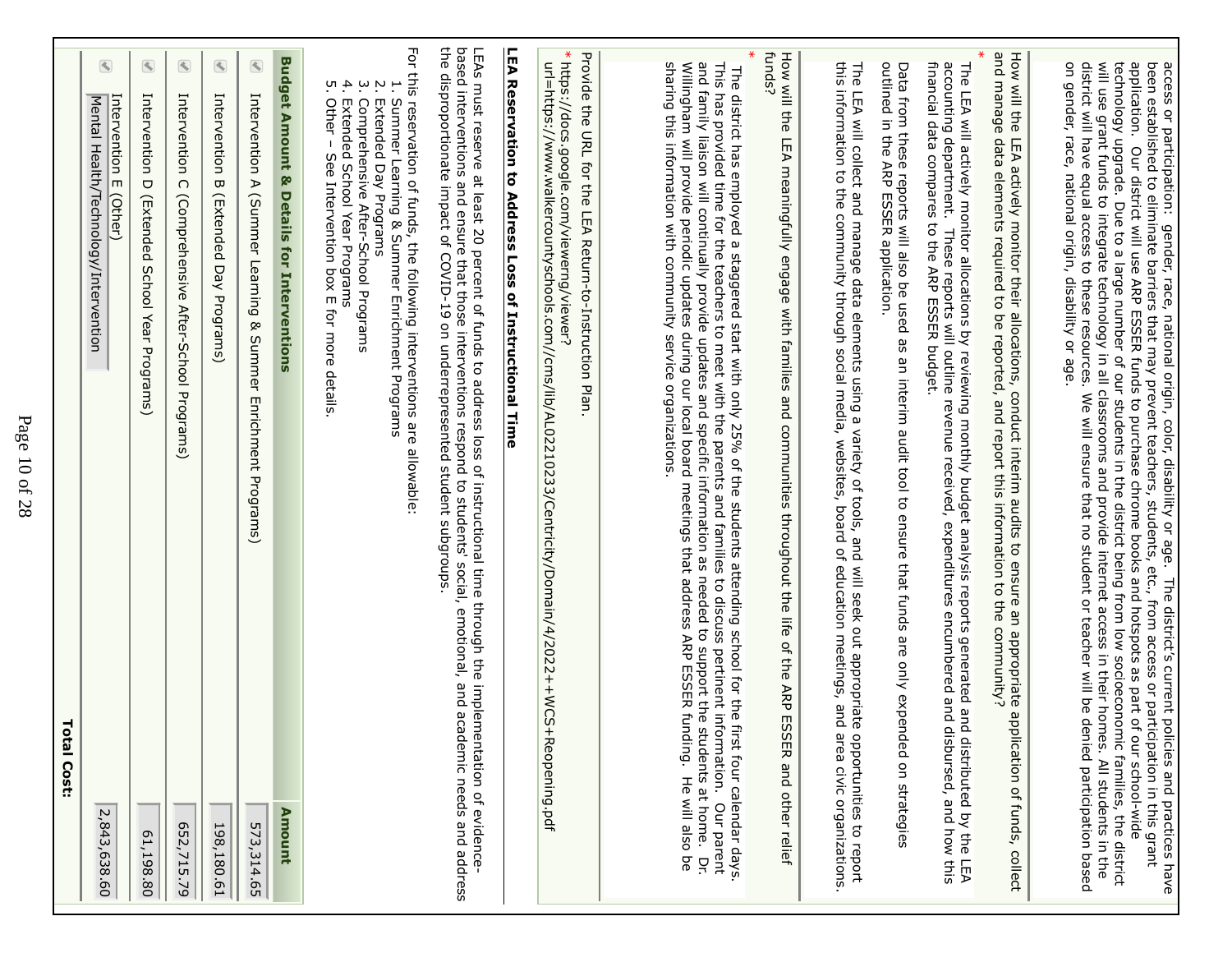| ⊵      |
|--------|
| ٢      |
|        |
| п      |
|        |
|        |
| е<br>۹ |
|        |
|        |

| <b>Intervention A (Summer Learning &amp; Summer Enrichment</b> |
|----------------------------------------------------------------|
|                                                                |
|                                                                |
|                                                                |
|                                                                |
| <b>PAISON</b><br>E                                             |

Provide the following information for Intervention A (Summer Learning & Summer Enrichment Programs): Provide the following information for Intervention A (Summer Learning & Summer Enrichment Programs):1) Brief description and timelier for each service (service mate and by 9/30/2024) 1) Brief description and timeline for each service (service must end by 9/30/2024)

- 2) Number of employees and FTE(s) (if applicable)
- 2) Number of employees and FTE(s) (if applicable)<br>3) Itemized Budget using Function & Object codes (must match Budget Grid) 3) Itemized Budget using Function & Object codes (must match Budget Grid)

Example:

ARP ESSER funds will be used to host a Summer Enrichment Camp during the Summer of 2023. The camp will run for two $\leq$  = weeks for four days a week. Subjects to be covered are science, technology, engineering, mathematics and reading. We will purchase general supplies such as pencils, notebooks, glue, color pencils, copy paper, etc. to effectively run the program. Wewill also purchase ELA & Math manipulatives to help improve student achievement. Additionally, we will purchase an onlinesubscription to XYZ Company for the duration of the summer program to assist our participating EL students with thecurriculum (See attached job description). Total cost: \$109,030.00subscription to XYZ Company for the duration of the summer program to assist our participating EL students with the<br>curriculum (See attached job description). Total cost: \$109,030.00

[Cont.]

9130 - [010-199] (Salaries) \$54,450.00 | 9130 - [200-299] (Benefits) \$11,430.00

9130 - [400-499] (Materials and Supplies) \$2,800.00 | 9130 - [400-499] (Software) \$20,000.00

4120 - [010-199] (Bus Driver Salaries) \$12,500.00 | 4120 - [200-299] (Bus Driver Benefits) \$3,200.004120 - [300-399] (Mileage for Buses) \$4,650.00

from a highly qualified teacher for 4 days a week(Monday-Thursday) for a four weeks totaling 70 hours. Materials and supplies<br>to support the summer camps will be purchased. This service will end by August, 2024.4-8 Summer ARP ESSER funds will be used to host Summer Reading Camps during the summer of 2024.<br>for identified students who have not met proficiency in the identified area of reading. Stude contract services outside their normal contract days. These services will end by September 30, 2024. $\Delta$ CT prep), and having a face-to-face instructional period.  $\Delta$  listaff hired to provide these services will be paid through included opportunities for credit recovery due to Covid-19 issues (attendance, failing grades, etc.), enrichment opportunitiesall high school students over the summer. Grades 4-12 will be Monday through Thursday for 7 weeks from 8:00-11;30. Thisaddress learning loss among all students. 9-12 Summer School Description-Extended learning opportunities were provided forto support the summer camps will be purchased. This service will end by August, 2024.4-8 Summer School will be provided tofrom a highly qualified teacher for 4 days a week(Monday-Thursday) for a four weeks totaling 70 hours. Materials and suppliesfor identified students who have not met proficiency in the identified area of reading. Students will receive explicit instructionARP ESSER funds will be used to host Summer Reading Camps during the summer of 2024. Summer learning will be providedStrudents sill receive explicit instruction Summer learning will be provided

(X-3) D.5 Teachers-Summer 1024 10tal \$250,915.07 (K-3) 55 Teachers-Summer 2024 Total \$255,915.07

 $(4-8)$ (4-8) Summer Learning 18 teacher, 6 Aides, and 9 Custodians Summer 2024 \$83,977.55Summer Learning 18 teacher, 6 Aides, and 9 Custodians Summer 2024 \$83,977.55

(9-12) 14 Teachers, 5 Aides and 5 Custodians Summer 2024 Total \$214,365.28 (9-12) 14 Teachers, 5 Aides and 5 Custodians Summer 2024 Total \$214,365.28

(9-12) Software \$17,046.65 (Summer 2024) (9-12) Software \$17,046.65 (Summer 2024)

Materials and Suplies \$2,010.07 Materials and Supplies \$2,010.07

ನ otal Cost: \$573,315.65 1100-[010-199] (Salaries) \$449,196.02 1100-[200-299] (Benefits) \$90,102.55 1100-[400-499](Technology & Supplies) \$19,056.72 3200-[010-199] (Salaries) \$11,700.00 3200-[200-299] (Benefits) \$3,259.55

# Intervention B (Extended Day Programs) **Intervention B (Extended Day Programs)**

Provide the following information for Intervention B (Extended Day Programs): Provide the following information for Intervention B (Extended Day Programs):

- 1) Brief description and timeline for each service (service must end by 9/30/2024) 1) Brief description and timeline for each service (service must end by 9/30/2024)
- 2) Number of employees and FTE(s) (if applicable) 2) Number of employees and FTE(s) (if applicable)
- 3) Itemized Budget using Function & Object codes (must match Budget Grid)
- 3) Itemized Budget using Function & Object codes (must match Budget Grid)

teachers for 498 hours for each K-8 school. September 30, 2024. These contract services will be provided through qualified staff outside the normal workday or retired student's deficiency. These opportential will be available during 2021-2022 school year. Students will be detainting through the syndicit-direct of syndicity and will receive assessments and will receive as a proprict of the condit The district will plan and inplement opportunities for students to receive supplemental before and after school opportunities teachers for 498 hours for each K-8 school.September 30, 2024. These contract services will be provided through qualified staff outside the normal workday or retiredstudent's deficiency. These opportunities will be available during the 2021-2022 school year. These services will end byStudents will be identified through various formative assessments and will receive explicit-direct instruction based on theThe district will plan and implement opportunities for students to receive supplemental before and after school opportunities. These services will end by

of 2021-2022 Externded Day services available to all schools in the district depending on the student's academic needs during the school year of 2021-2022.Extended Day services available to all schools in the district depending on the student's academic needs during the school year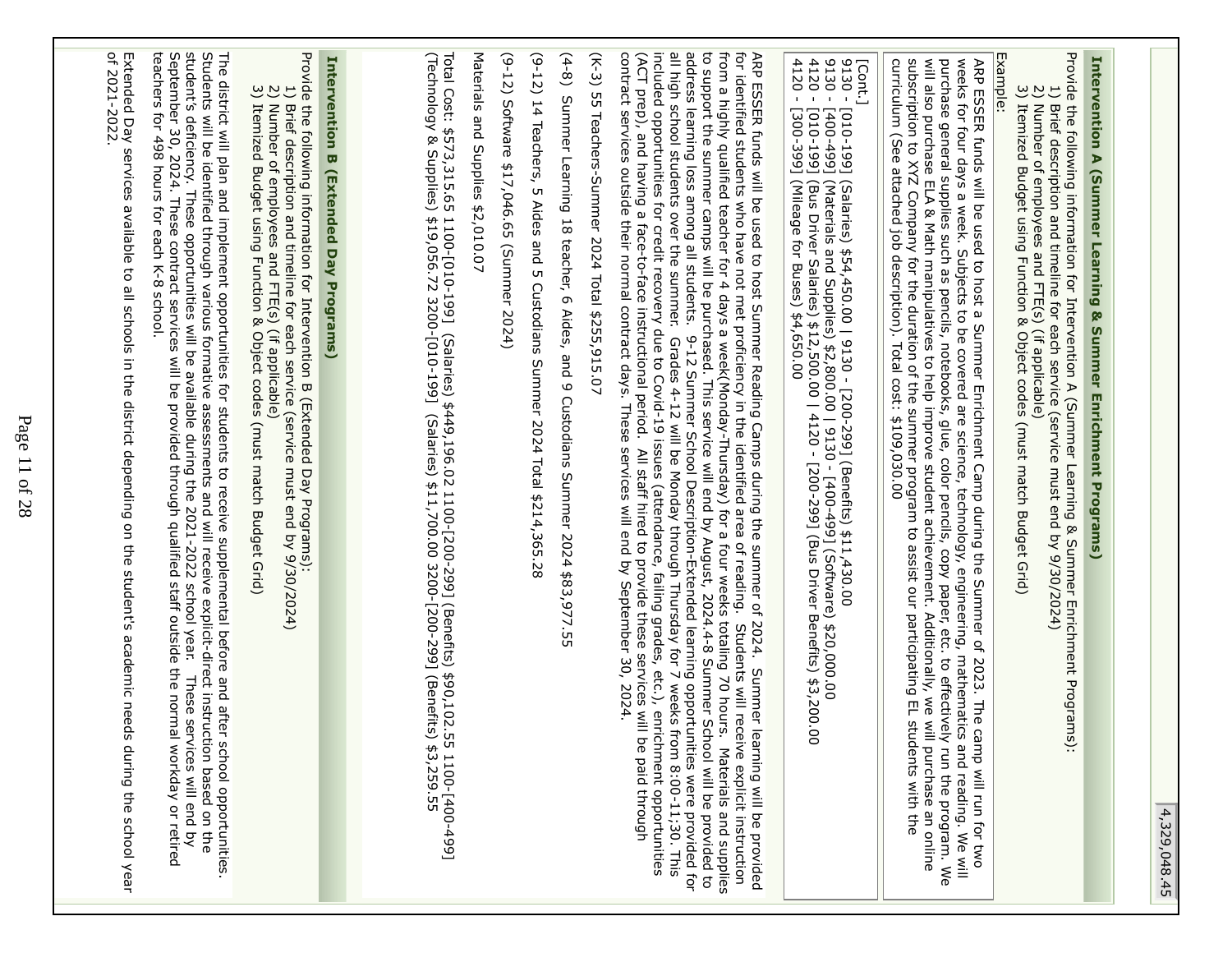| activities to address needs<br>Library for more guidance.<br>The remaining LEA funds after the LEA Reservation to Address Loss of Instructional IImpe can be used for<br>arising from the COVID-19 pandemic. Please<br>refer to the allowable uses docurrent in the Docurrent<br>a wide range of | 4.<br><b>Remaining ARP ESSER Fund Uses</b> | \$764,000.00 1100:[400-499] Materials and Supplies \$54,030.00 2215:[300-399] Purchased Services<br>199] (Salaries) \$495,000 2140:[200-299] (Benefits) \$38.610.00<br>Total Cost: \$2,843,638.60 2140:[010-199] (Salaries) \$530,690.00 2140:[200-299] (Benefits) \$203,358.60 2140:[300-399]<br>Purchased Services \$122,950.00 2190:[300-399] Purchased Services \$550,000.00 2190:[400-499] Materials and<br>99] (Salaries)<br>\$495,000<br>2140:[200-299] (Benefits)<br>\$38,610.00 | students to use during the regular school day and in the event a student is not able to be present at school. Wifi<br>identifying and assisting with the mental health needs of our students. Chromebooks, laptops and iPads will be purchased for<br>school therapists 5 (FTE)-School Based Mental Health Therapists.<br>should be receiving. Identified students who need support in the area of social-emotional and mental health will be referred to<br>through STAR and ESGI data.<br>tools are utilized to personalize student learning. These funds will be expended by September 2024.<br>access to digital devices and connectivity to support resources that provide teachers real time<br>(\$550,000.000) will be purchased and provided to students who do not have access to the internet in their homes.<br>The district will contract highly qualified interventionist that will provide explicit, direct instruction to students that are identified<br>through STAR and ESGI data. This data will be discussed during PST meeting to deter<br>Professional development will be utilized to assist our staff in<br>date to student progress. These<br>Expanding | NOTE: If an LEA chooses to use the "Other" intervention option, the LEA must attach documentation in<br>section that shows that the Intervention is evidence-based (Tier I   Tier II   Tier III   Tier IV).<br>Provide the tolloxing information for Intervention m (Other):<br>3) Itemized Budget using Function & Object codes (must match Budget Grid)<br>$\tilde{\Omega}$<br>$\overline{\phantom{0}}$<br>Number of employees and FTE(s) (if applicable)<br>Brief description and trimeline for each service (service must end by 9/30/2024)<br>the Related Documents | Intervention E (Other) | Summer School ESY- Total Cost: \$61,198.80 1100:[010-199] (Salaries) \$32,241.90 1100:[200-299] (Benefits)<br>2190:[300-399] Purchased Services \$16,738.68 2170:[300-399] Purchased Services \$5,695.68<br>\$6,522.54 | Extended School Year services will be provided to the special education population within the district who need services beyond<br>the normal school year (Summer 2022, Summer 2023, and Summer 2024). Six teachers will be conta | Provide the following information for Intervention D (Extended School Year Programs):<br>3) Itemized Budget using Function & Object codes (must match Budget Grid)<br>$\overline{c}$<br>U<br>Number of employees and FTE(s) (if applicable)<br>Brief description and timeline for each service (service must end by 9/30/2/2024) | Intervention D (Extended School Year Programs) | Total Cost: \$<br>\$49,500.00<br>1552,715.79 9130;[010-199] (Salaries) \$495,000.00 9130;[200-299] (Benefits)<br>1 4188:[010-199](Salaries) \$28,125.00 4188:[200-299] (Benefits) \$5,891.18<br>\$74,199.61<br>4188:[450] (Fuel) | September 30, 2024.<br>After-School Programs will be available for Lupton, Curry Elementary, Cordova Elementary, Valley, and Sumiton Elementary.<br>Funds are budgeted for fuel, bus drivers, and teachers for 2021-2022 and 2022-2023. The number of te | Provide the following information for Intervention C (Comprehensive After-School Programs):<br>2) Number of employees and r i cl. y lu applicet codes (must match Budget Grid)<br>3) Itemized Budget using Function & Object codes (must match Budget Grid)<br>こ<br>Brief description and timeline for each service (service must end by 9/30/2024) | Intervention C (Comprehensive After-School Programs) |  | Total Cost: \$198,180.61 1100-[010-199] (Salaries) \$165,000.00 1100-[200-299] (Benefits) \$33,180.6 |
|--------------------------------------------------------------------------------------------------------------------------------------------------------------------------------------------------------------------------------------------------------------------------------------------------|--------------------------------------------|------------------------------------------------------------------------------------------------------------------------------------------------------------------------------------------------------------------------------------------------------------------------------------------------------------------------------------------------------------------------------------------------------------------------------------------------------------------------------------------|----------------------------------------------------------------------------------------------------------------------------------------------------------------------------------------------------------------------------------------------------------------------------------------------------------------------------------------------------------------------------------------------------------------------------------------------------------------------------------------------------------------------------------------------------------------------------------------------------------------------------------------------------------------------------------------------------------------------------------------------------------------------------------------------------------------------------------------------------------------------------------------------------------------------------------------------------------------------------------------------------------------------------------------------------------------------------------------------------------------------------------------------------------------------------------|--------------------------------------------------------------------------------------------------------------------------------------------------------------------------------------------------------------------------------------------------------------------------------------------------------------------------------------------------------------------------------------------------------------------------------------------------------------------------------------------------------------------------------------------------------------------------|------------------------|------------------------------------------------------------------------------------------------------------------------------------------------------------------------------------------------------------------------|-----------------------------------------------------------------------------------------------------------------------------------------------------------------------------------------------------------------------------------|----------------------------------------------------------------------------------------------------------------------------------------------------------------------------------------------------------------------------------------------------------------------------------------------------------------------------------|------------------------------------------------|----------------------------------------------------------------------------------------------------------------------------------------------------------------------------------------------------------------------------------|----------------------------------------------------------------------------------------------------------------------------------------------------------------------------------------------------------------------------------------------------------|-----------------------------------------------------------------------------------------------------------------------------------------------------------------------------------------------------------------------------------------------------------------------------------------------------------------------------------------------------|------------------------------------------------------|--|------------------------------------------------------------------------------------------------------|
|--------------------------------------------------------------------------------------------------------------------------------------------------------------------------------------------------------------------------------------------------------------------------------------------------|--------------------------------------------|------------------------------------------------------------------------------------------------------------------------------------------------------------------------------------------------------------------------------------------------------------------------------------------------------------------------------------------------------------------------------------------------------------------------------------------------------------------------------------------|----------------------------------------------------------------------------------------------------------------------------------------------------------------------------------------------------------------------------------------------------------------------------------------------------------------------------------------------------------------------------------------------------------------------------------------------------------------------------------------------------------------------------------------------------------------------------------------------------------------------------------------------------------------------------------------------------------------------------------------------------------------------------------------------------------------------------------------------------------------------------------------------------------------------------------------------------------------------------------------------------------------------------------------------------------------------------------------------------------------------------------------------------------------------------------|--------------------------------------------------------------------------------------------------------------------------------------------------------------------------------------------------------------------------------------------------------------------------------------------------------------------------------------------------------------------------------------------------------------------------------------------------------------------------------------------------------------------------------------------------------------------------|------------------------|------------------------------------------------------------------------------------------------------------------------------------------------------------------------------------------------------------------------|-----------------------------------------------------------------------------------------------------------------------------------------------------------------------------------------------------------------------------------|----------------------------------------------------------------------------------------------------------------------------------------------------------------------------------------------------------------------------------------------------------------------------------------------------------------------------------|------------------------------------------------|----------------------------------------------------------------------------------------------------------------------------------------------------------------------------------------------------------------------------------|----------------------------------------------------------------------------------------------------------------------------------------------------------------------------------------------------------------------------------------------------------|-----------------------------------------------------------------------------------------------------------------------------------------------------------------------------------------------------------------------------------------------------------------------------------------------------------------------------------------------------|------------------------------------------------------|--|------------------------------------------------------------------------------------------------------|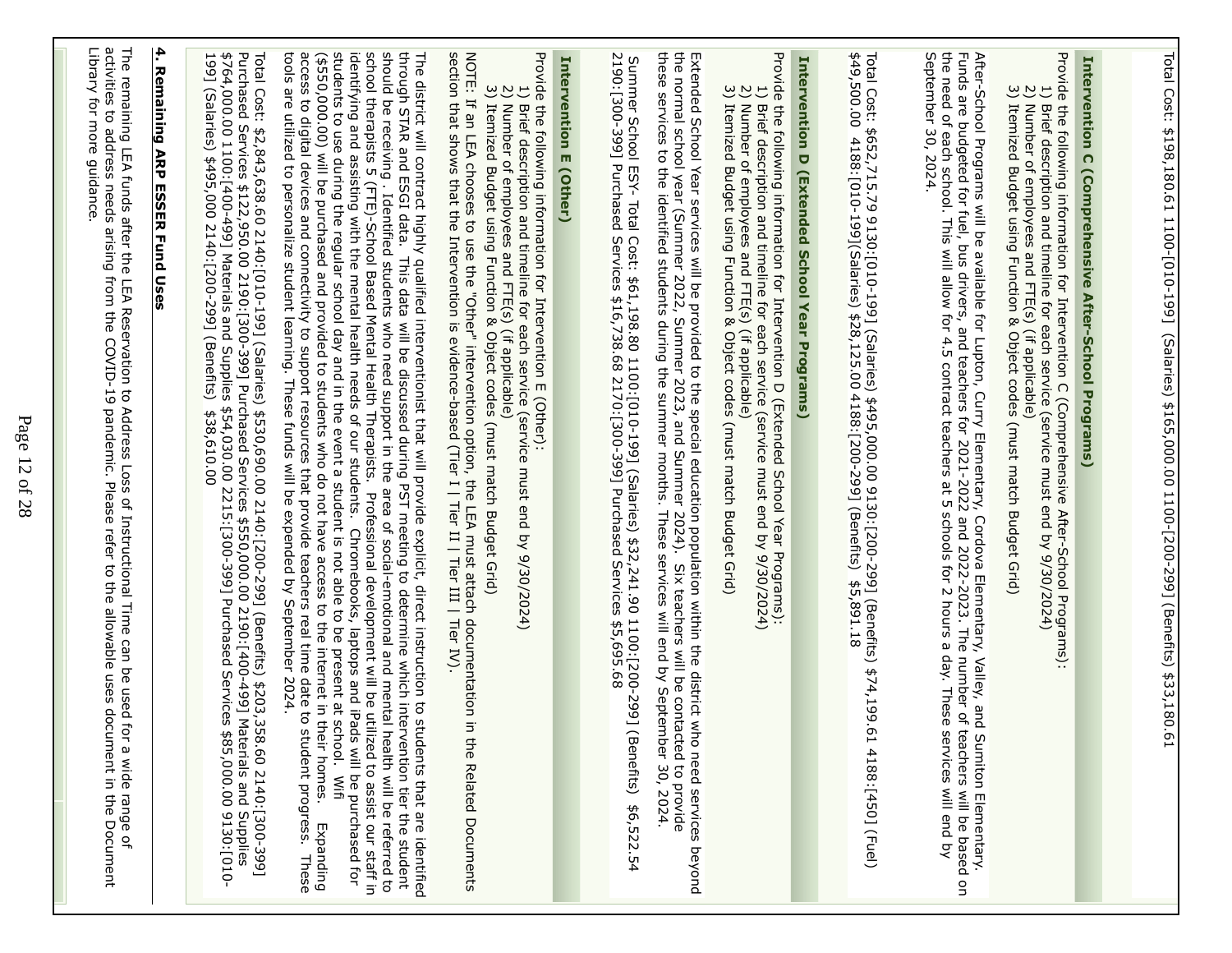|                                           | Transition Teachers (8FTE) 1100[0100-299]                                                                                                                                                                                                                                                                                                                                                                                                                                                                             |
|-------------------------------------------|-----------------------------------------------------------------------------------------------------------------------------------------------------------------------------------------------------------------------------------------------------------------------------------------------------------------------------------------------------------------------------------------------------------------------------------------------------------------------------------------------------------------------|
| assist with closing the<br>2140 [010-299] | ARP ESSER funds will be used to employ the following for the 2022-2023 and 2023-2024 school years to assist with closing th<br>student achievement gap within the district. These services will end by September 30, 2024. (See j                                                                                                                                                                                                                                                                                     |
|                                           | years to assist with closing the achievement gap of students within the district. The following list identifies the number of<br>teachers and paraprofessionals at each school: School A - 2 Paraprofessionals (2.0 FTE); School<br>ARP ESSER funds will be used to exect the 2021-2022 and paraprofessionals for the 2021-2022 and 2022-2023 school                                                                                                                                                                  |
|                                           | Example #2:                                                                                                                                                                                                                                                                                                                                                                                                                                                                                                           |
| 430.00<br>2022-2023 school                | description in Related Documents section.<br>teachers will work with classroom teachers to ensure appropriate instructional strategies are implemented. (See job<br>Total cost: \$550,880.00   1100 -<br>years to assist with the consistent increase of EL students within the district. In addition to working with students, the EL<br>ARP ESSER funds will be used to employ two system-wide EL teachers (2.0 FTE) for the 2021-2022 and<br>[010-199] (Salaries) \$354,450.00   1100 - [200-299] (Benefits) \$196 |
|                                           | Provide the following information tor Category 1 (Personnel):<br>Example #1:<br>2) Number of employees and FTE(s) (if applicable)<br>3) Itemized Budget using Function & Object codes (must match Budget Grid)<br>$\overline{\overline{C}}$<br>Brief description and timeline for each service (service must end by 9/30/2024)                                                                                                                                                                                        |
|                                           | Category 1 (Personnel)                                                                                                                                                                                                                                                                                                                                                                                                                                                                                                |
|                                           |                                                                                                                                                                                                                                                                                                                                                                                                                                                                                                                       |
| <b>Total Cost:</b><br>14, 114, 925. 5!    |                                                                                                                                                                                                                                                                                                                                                                                                                                                                                                                       |
| 2,432,760.17                              | $\bigcirc$<br>Indirect Costs<br>(maximum amount is<br>the unrestricted rate)                                                                                                                                                                                                                                                                                                                                                                                                                                          |
| 0.00                                      | $\Box$<br>Administrative<br>Costs<br>(must be reasonable and necessary)                                                                                                                                                                                                                                                                                                                                                                                                                                               |
| 0.00                                      | $\Box$<br>Category 12<br>(Other)                                                                                                                                                                                                                                                                                                                                                                                                                                                                                      |
| 0.00                                      | $\Box$<br>Category 11 (Other)                                                                                                                                                                                                                                                                                                                                                                                                                                                                                         |
| 0.00                                      | $\Box$<br>Category 10 (Other)                                                                                                                                                                                                                                                                                                                                                                                                                                                                                         |
| 0.00                                      | $\Box$<br>Category 9 (Other)                                                                                                                                                                                                                                                                                                                                                                                                                                                                                          |
| $\overline{\phantom{0}}$<br>25,000.00     | $\bigcirc$<br>Transportation<br>Category 8 (Other)                                                                                                                                                                                                                                                                                                                                                                                                                                                                    |
| 716,511.09                                | $\begin{picture}(40,4) \put(0,0){\line(1,0){15}} \put(15,0){\line(1,0){15}} \put(15,0){\line(1,0){15}} \put(15,0){\line(1,0){15}} \put(15,0){\line(1,0){15}} \put(15,0){\line(1,0){15}} \put(15,0){\line(1,0){15}} \put(15,0){\line(1,0){15}} \put(15,0){\line(1,0){15}} \put(15,0){\line(1,0){15}} \put(15,0){\line(1,0){15}} \put(15,0){\line(1,$<br>Category 7 (Other)<br>Dual Enrollment                                                                                                                          |
| 0.00                                      | $\Box$<br>Category 6 (Parent &<br>Family Engagement Activities)                                                                                                                                                                                                                                                                                                                                                                                                                                                       |
| 2,476,443.62                              | $\begin{picture}(40,4) \put(0,0){\line(1,0){10}} \put(10,0){\line(1,0){10}} \put(10,0){\line(1,0){10}} \put(10,0){\line(1,0){10}} \put(10,0){\line(1,0){10}} \put(10,0){\line(1,0){10}} \put(10,0){\line(1,0){10}} \put(10,0){\line(1,0){10}} \put(10,0){\line(1,0){10}} \put(10,0){\line(1,0){10}} \put(10,0){\line(1,0){10}} \put(10,0){\line(1,$<br>Category 5 (Curriculum Materials & Assessments)                                                                                                                |
| 1,549,713.50                              | $\bigcirc$<br>Category 4 (Professional Development)                                                                                                                                                                                                                                                                                                                                                                                                                                                                   |
| 400,000.00                                | $\bigcirc$<br>Category 3 (Facility Improvements)                                                                                                                                                                                                                                                                                                                                                                                                                                                                      |
| 153,213.00                                | $\textcolor{red}{\blacktriangleleft}$<br>Category 2 (Technology & Online Subscriptions)                                                                                                                                                                                                                                                                                                                                                                                                                               |
| 6,261,284.17                              | Category 1 (Personnel)                                                                                                                                                                                                                                                                                                                                                                                                                                                                                                |
| Amount                                    | Buddoct Amount & Details for Additional Uses (Include Mame for Other Categories)                                                                                                                                                                                                                                                                                                                                                                                                                                      |

┓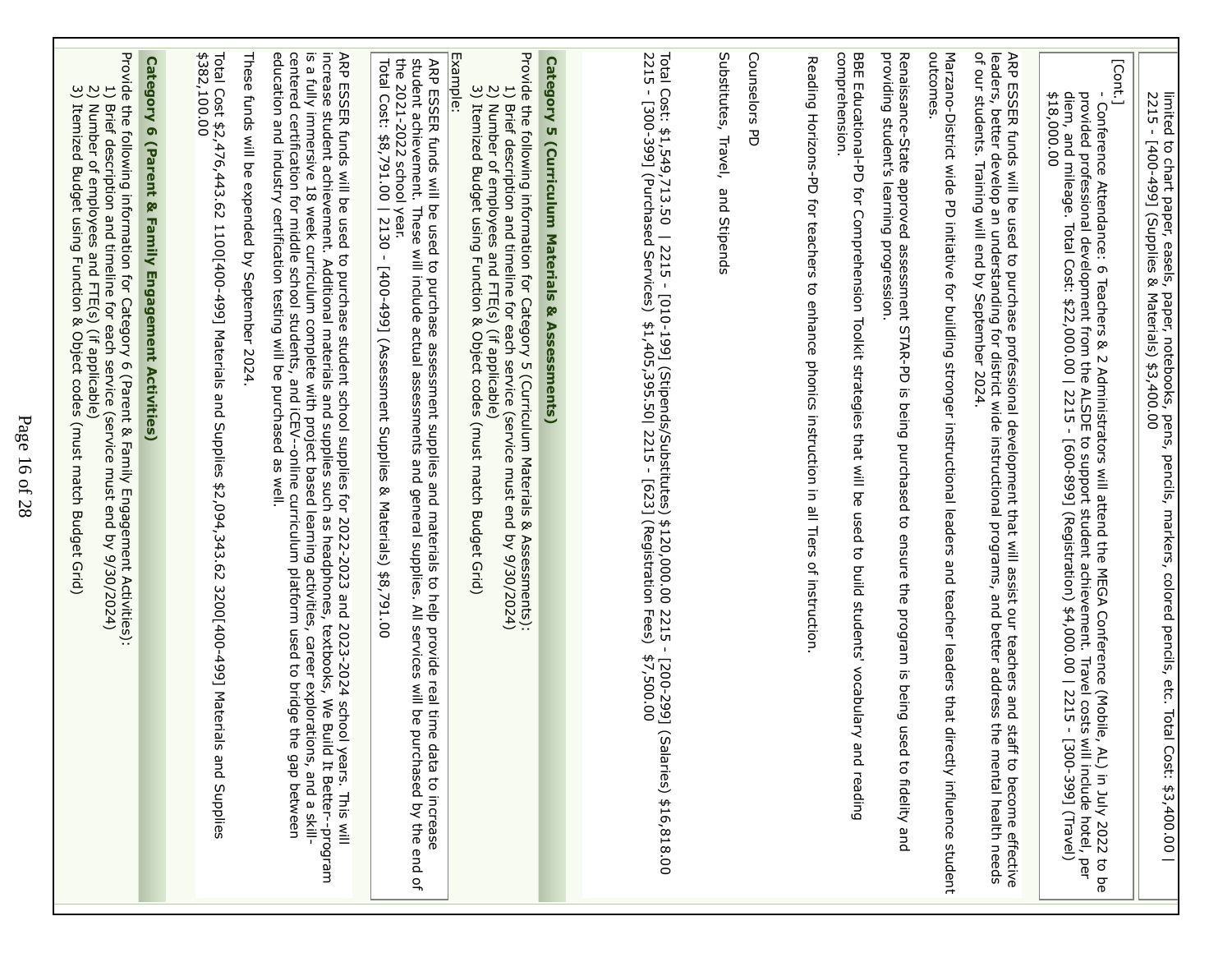| Provide the following information for Category 12 (Other):<br>2) Number of employees and FTE(s) (if applicable)<br>3) Itemized Budget using Function & Object codes<br>$\overline{\overline{C}}$<br>Itemized Budget using Function & Object codes<br>Brief description and trimeline for abor service (service must end dy 9/20/2/0/24)<br>(must match Budget Grid) |
|---------------------------------------------------------------------------------------------------------------------------------------------------------------------------------------------------------------------------------------------------------------------------------------------------------------------------------------------------------------------|
| Category 12 (Other)                                                                                                                                                                                                                                                                                                                                                 |
| Provide the following information for Category 11 (Other):<br>2) Number of employees and FTE(s) (if applicable)<br>3) Itemized Budget using Function & Object codes<br>$\overline{C}$<br>Brief description and timeline for each service (service must end by 9/30/2024)<br>Itemized Budget using Function & Object codes (must match Budget Grid)                  |
| Category 11 (Other)                                                                                                                                                                                                                                                                                                                                                 |
| 2) Number of employees and FTE(s) (if applicable)<br>3) Itemized Budget using Function & Object codes (must match Budget Grid)<br>1) Brief description and timeline for each service (service must end by 9/30/2024)                                                                                                                                                |
| Provide the following information for Category 10 (Other):<br>Category 10 (Other)                                                                                                                                                                                                                                                                                   |
|                                                                                                                                                                                                                                                                                                                                                                     |
| Provide the following information for Category 9 (Other):<br>3) Itemized Budget using Function & Object codes (must match Budget Grid)<br>2) Number of employees and FTE(s) (if applicable)<br>1) Brief description and timeline for each service (service must end by 9/30/2024)                                                                                   |
| Category 9 (Other)                                                                                                                                                                                                                                                                                                                                                  |
| Total:<br>\$125,000.00 4120 [400-499]                                                                                                                                                                                                                                                                                                                               |
| 9/30/2024.<br>Transportuation: Nitis a sphead of disease by providing additional seating and the sphead of disease of disease of $\alpha$<br>be exhausted by                                                                                                                                                                                                        |
| Provide the following information for Category 8 (Other):<br>1) Brief description and timeline for each service (service must end by 9/30/2024)<br>2) Number of employees and FTE(s) (if applicable)<br>3) Itemized Budget using Function & Object codes (must match Budget Grid)                                                                                   |
| Category 8 (Other)                                                                                                                                                                                                                                                                                                                                                  |
| Total Cost: \$716,511.12<br>1100 - [300-399]] (Purchased Services) \$716,511.09                                                                                                                                                                                                                                                                                     |
| Dual enrollment scholarships will be provided for juniors and seniors at each of the five high schools equating to 50<br>scholarships per semester for each school.  Dual enrollment has a positive effect on high school graduat                                                                                                                                   |
| Provide the following information for Category 7 (Other):<br>2) Number of employees and FTE(s) (if applicable)<br>3) Itemized Budget using Function & Object codes (must match Budget Grid)<br>1) Brief description and timeline for each service (service must end by 9/30/2024)                                                                                   |
| Category 7 (Other)                                                                                                                                                                                                                                                                                                                                                  |
| Total Cost: \$4,500.00   2190 - [400-499] (Supplies and Materials) \$4,500.00                                                                                                                                                                                                                                                                                       |
| Example:<br>resources will include ELA and Math manipulatives and supplies needed to create family activities.<br>ARP ESSER funds will be used to purchase family handouts and resources for our Family Literacy Night in<br>2021<br>and<br>2022.<br>The                                                                                                            |
|                                                                                                                                                                                                                                                                                                                                                                     |

**Administrative Costs** 

**Administrative Costs**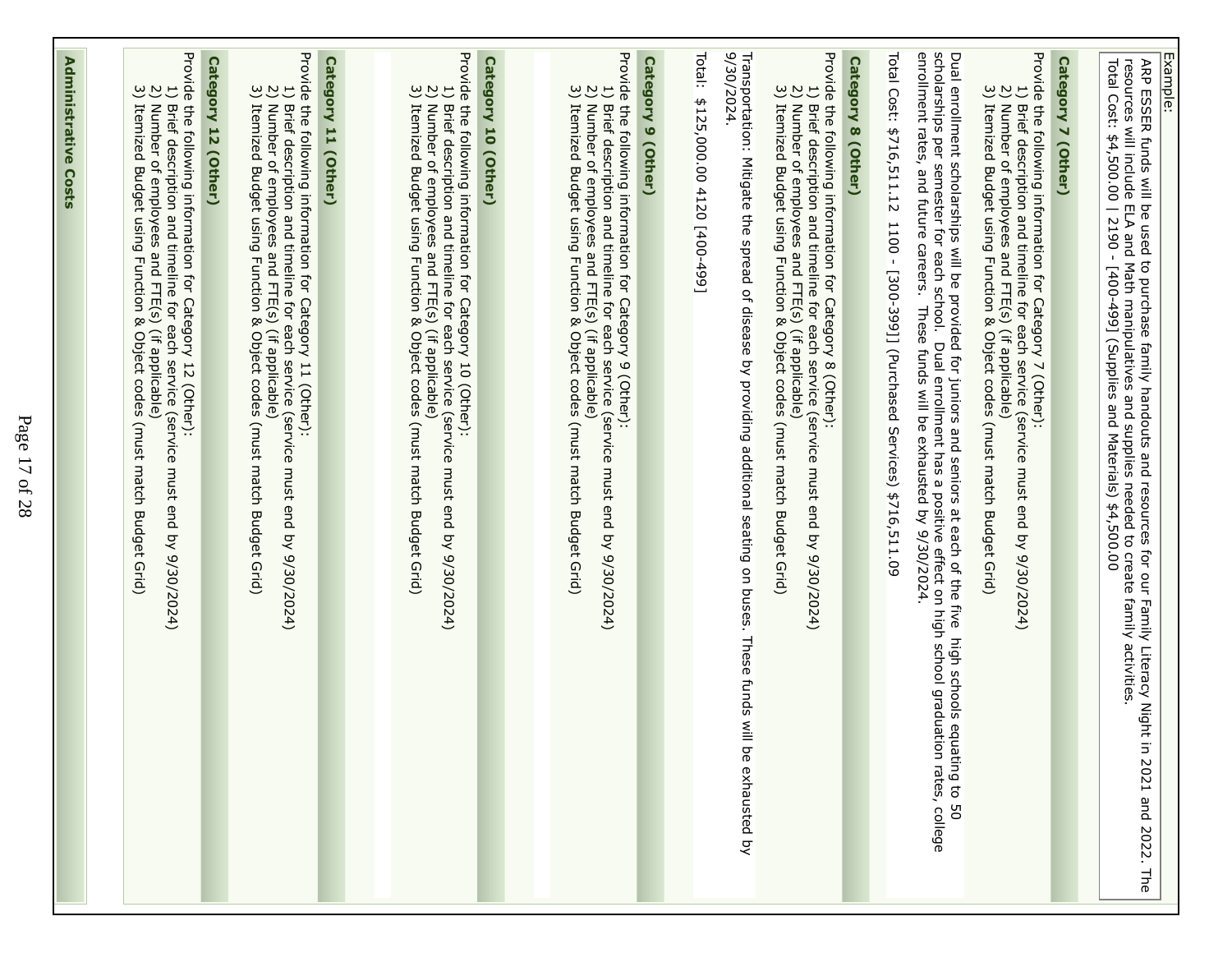| There are critently no Goal or Action Step items associated with this Grant. |
|------------------------------------------------------------------------------|
|------------------------------------------------------------------------------|

┓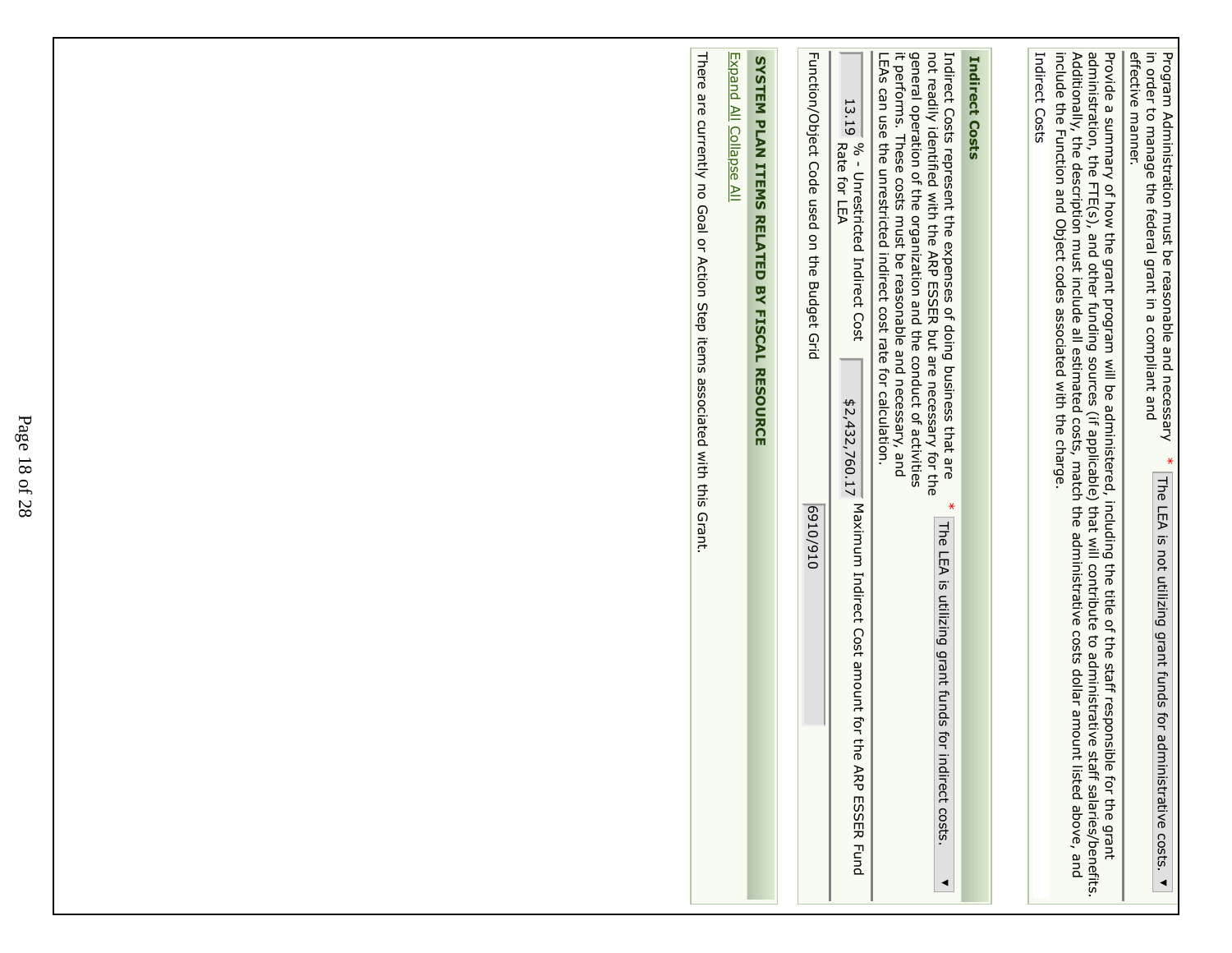Walker County American Rescue Plan (ARP) ESSER 2021 Revision: 0 Status: ALSDE Consolidated Federal Programs Director FinalApproval Thursday, December 2, 2021 9:24 PM

Related Documents

 $* =$  Required \* = Required

| m z                         | $\overline{\mathscr{L}}$    | $\overline{\mathscr{L}}$                          | $\equiv$<br>$\overline{\mathbb{Z}}$                                      |                 |                          |
|-----------------------------|-----------------------------|---------------------------------------------------|--------------------------------------------------------------------------|-----------------|--------------------------|
| Supporting Documentation #2 | Supporting Documentation #1 | "Other" Intervention mvidence-based Documentation | Job Descriptions for ALL Federally Paid Personnel (attach as 1 document) | <b>Type</b>     | <b>Related Documents</b> |
|                             |                             |                                                   | lob Description                                                          | <b>Document</b> |                          |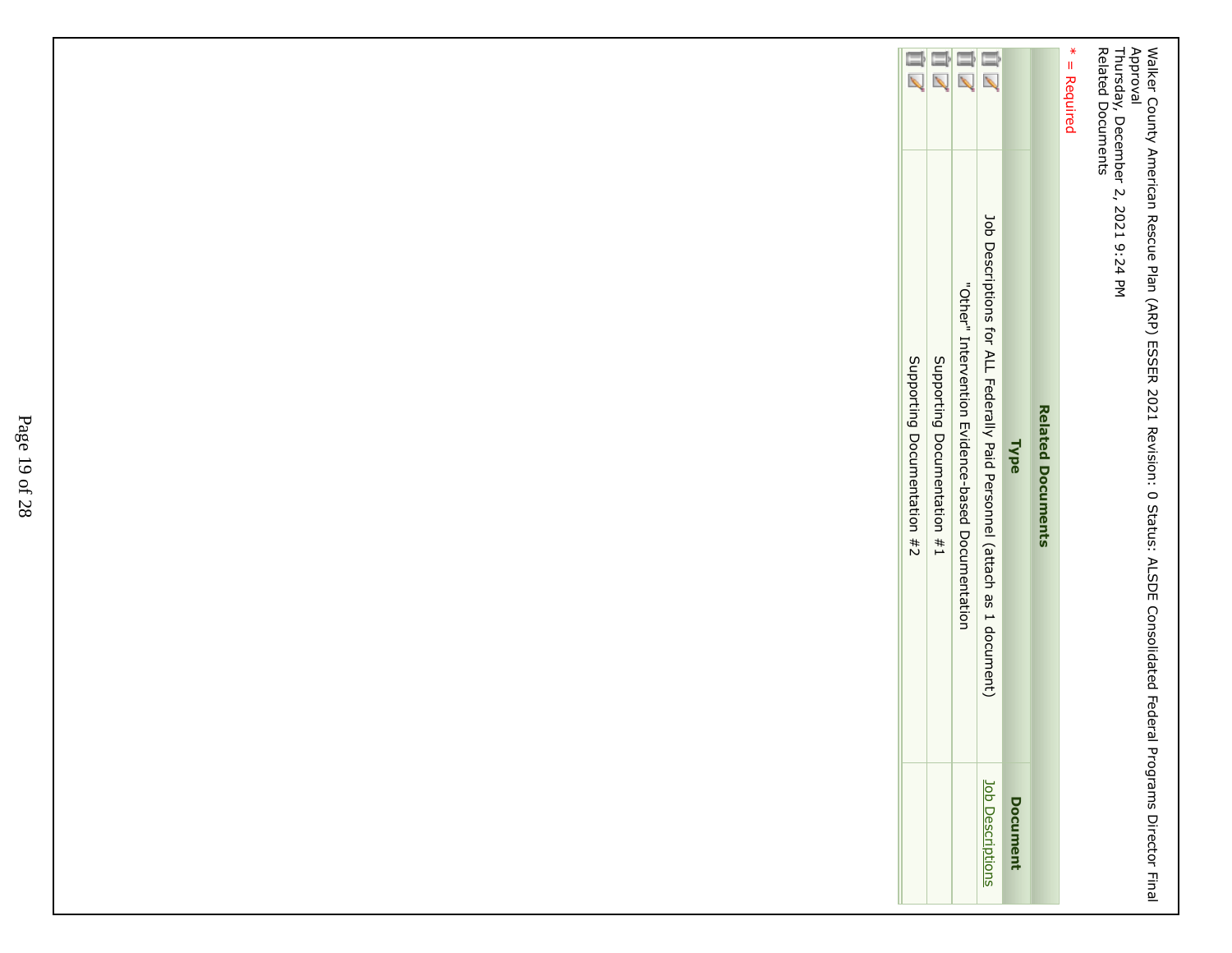| $\frac{1}{2}$                              | L<br>$\mathbf{8}$<br>each expenditure?<br>ō.<br>number of staff<br>5. Did the<br>4.<br>북<br>$\dot{\mathsf{c}}$<br>Ņ.<br>۳.<br>Do the expenditures in the narrative match the budget grid?<br>the LEA selected yes, then<br><b>Are</b><br>Indirect Costs<br>Did the<br><b>Are</b><br>Did the LEA select if they will be<br>the expenditures reasonable, necessary, and allocable?<br>₽fe<br>LEA provide<br>LEA provide a summary of how the grant will be administered including the<br>expenditures<br>and FTE(s)?<br>$\omega$<br>allowable under the ARP?<br>description with<br>using ARP<br>$\omega$<br>$\vec{\Xi}$<br><b>ESSER funds</b><br>Dreakdown Dy Function<br>for indirect costs?<br>and<br>Object codes<br>Ęōr                                                          |
|--------------------------------------------|-------------------------------------------------------------------------------------------------------------------------------------------------------------------------------------------------------------------------------------------------------------------------------------------------------------------------------------------------------------------------------------------------------------------------------------------------------------------------------------------------------------------------------------------------------------------------------------------------------------------------------------------------------------------------------------------------------------------------------------------------------------------------------------|
| Not Applicable<br>◀                        | L<br>N.<br>ō.<br>codes<br>5. Did the LHA provide<br>4.<br>$\dot{\mathbf{c}}$<br>۳.<br>Did the LEA select if the Nill be<br>Did the<br>Are<br>Are<br>Administrative Costs<br>Ę<br>the expenditures reasonable, necessary, and allocable?<br>the<br>each budgeted category?<br>LEA include the<br>expenditures<br>a description,<br>allowable under the ARP?<br>number of personnel and FTE(s) for federally funded personnel?<br>pusn<br>timeline<br><b>ARP</b><br>and full breakdown<br><b>ESSER funds</b><br>for administrative<br>by Function<br>and<br>COSts?<br>Object                                                                                                                                                                                                          |
| 읏                                          | T<br>6. Remaining ARP ESSER Fund Uses<br>used?<br><u>ო</u><br>codes<br>ŗч<br>4.<br>'n,<br>1. Did the LEA allocate all remaining funds not allocated<br>N.<br>Loss<br>.<br>그<br>교<br>Did the<br>$\overline{D}$<br>Do<br>Are<br>ዹ<br>the expenditures in the<br>for each budgeted intervention?<br>the<br>the<br>the<br>Instructional Time<br>LEA<br>LEA upload all evidence-based<br>LEA include the number of personnel and FTE(s) for federally funded personnel?<br>expenditures<br>provide<br>a description,<br>reasonable, necessary, and allocable?<br>section<br>narratives match the<br>timeline<br>documentation if the "Other"<br>and full breakdown<br>budget grid?<br>in the LEA Reservation<br>by Function<br>intervention<br>and<br>đ<br>Object<br>Address<br>is being |
| $\frac{1}{2}$<br>◀                         | L<br>$\dot{\mathsf{c}}$<br>ុហ<br>Ņ.<br>Ņ<br>H.<br>H<br>Are<br>Did the<br>Did the LEA allocate<br>DO<br>Did the LEA allocate<br><b>LEA Reservation</b><br>the expenditures in the natratives match the budget grid?<br>₿Ä<br>expenditures<br>LEA allocate<br>to Address Loss<br>all ARP<br>at least 20% of the total ARP ESSER allocation in this section.<br>all ARP<br>allowable under the ARP?<br>ESSER funds on the<br>ESSER furals on the pudget grid?<br>of Instructional Time<br>budget details<br>page?                                                                                                                                                                                                                                                                      |
| 읒<br>$\frac{1}{2}$<br>◀                    | L<br>I.<br>4.<br>ω<br>$\dot{\mathbf{c}}$<br>Ņ.<br>۳.<br>Confirmation Page?<br>۳.<br>Did the LEA answer all the required narratives?<br><b>Cover Page</b><br>Did the LEA Superintendent check the<br>DIG THE LEA include the contact information tor the ARP Point of<br>Did the LEA include the name of the Superintendent of<br><b>Budget Grid</b><br>& Required Narratives<br>LEA Superintendent Assurance<br>Schools<br><b>Contact?</b>                                                                                                                                                                                                                                                                                                                                          |
| $\frac{1}{2}$<br>$\widetilde{z}$<br>◀<br>◀ | L<br>П<br><b>Checklist Description</b><br>Ņ<br>H<br>H,<br>Assurances<br>Review the ARP<br><b>Allocations</b><br>ESSER allocation for the<br>Collapse All<br>Expand All)<br>box on the<br>LEA.                                                                                                                                                                                                                                                                                                                                                                                                                                                                                                                                                                                       |
| <b>Programs Director Final</b>             | Thursday,<br>Approval<br>Walker County American Rescue Plan (ARP) ESSER 2021 Revision: 0<br>ARP ESSER Checklist<br>December 2,<br>2021<br>9:24<br>공<br>Status:<br><b>ALSDE</b><br>Consolidated Federal                                                                                                                                                                                                                                                                                                                                                                                                                                                                                                                                                                              |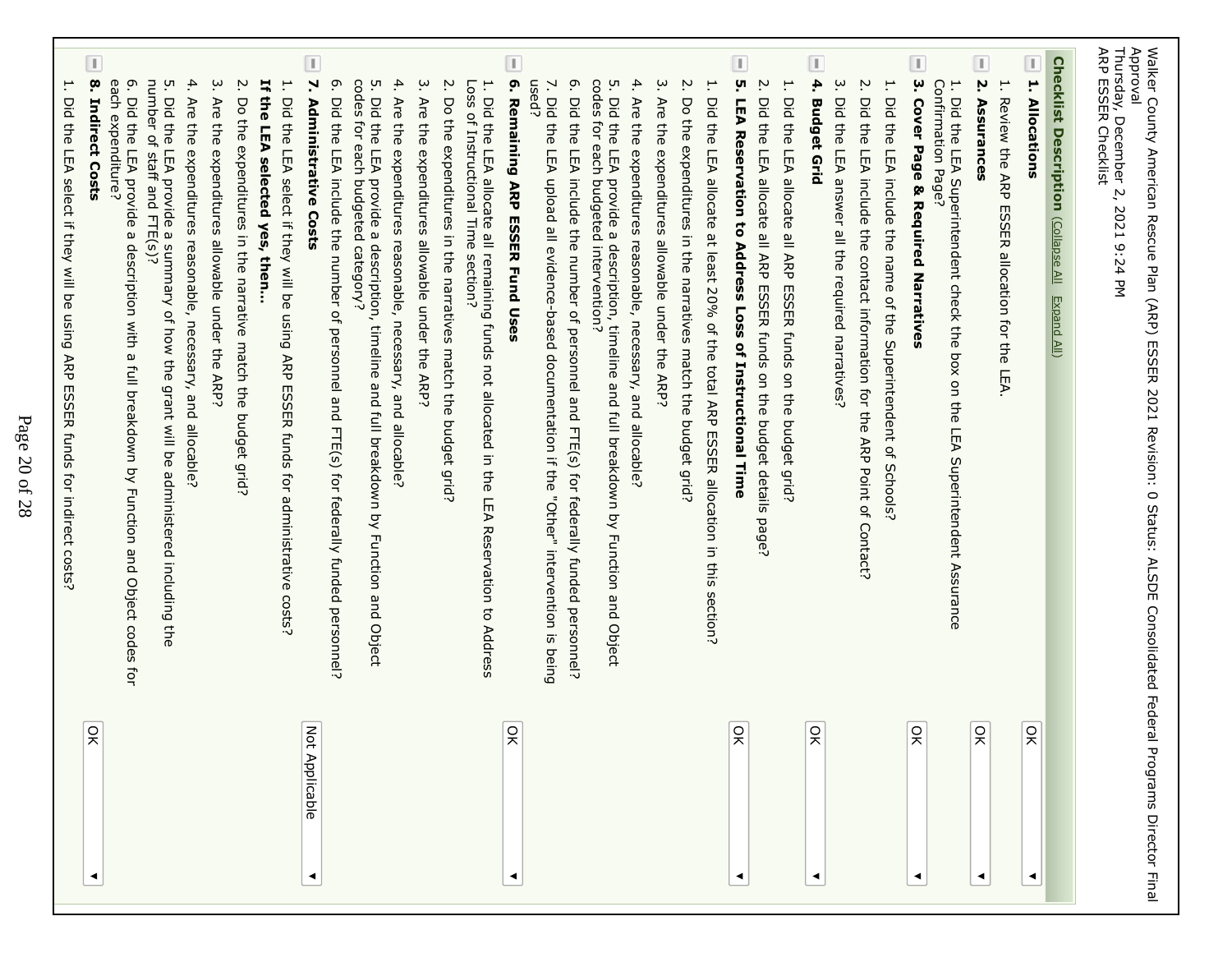- 3. Did the LEA budget less than or equal to the Unrestricted Indirect Cost rate amount? 3. Did the LEA budget less than or equal to the Unrestricted Indirect Cost rate amount?
- 4. Did the LEA include the Function and Object code? 4. Did the LEA include the Function and Object code;
- 5. Does the budgeted amount match the budget grid? 5. Does the budgeted amount match the budget grid?
- $\boxed{\mathbb{L}}$ 9. Related Documents **9. Related Documents**

1. Did the LEA upload all required documentation including job descriptions for federally paidpersonnel?1. Did the LEA upload all required documentation including job descriptions for federally paid<br>personnel?

 $\blacktriangleleft$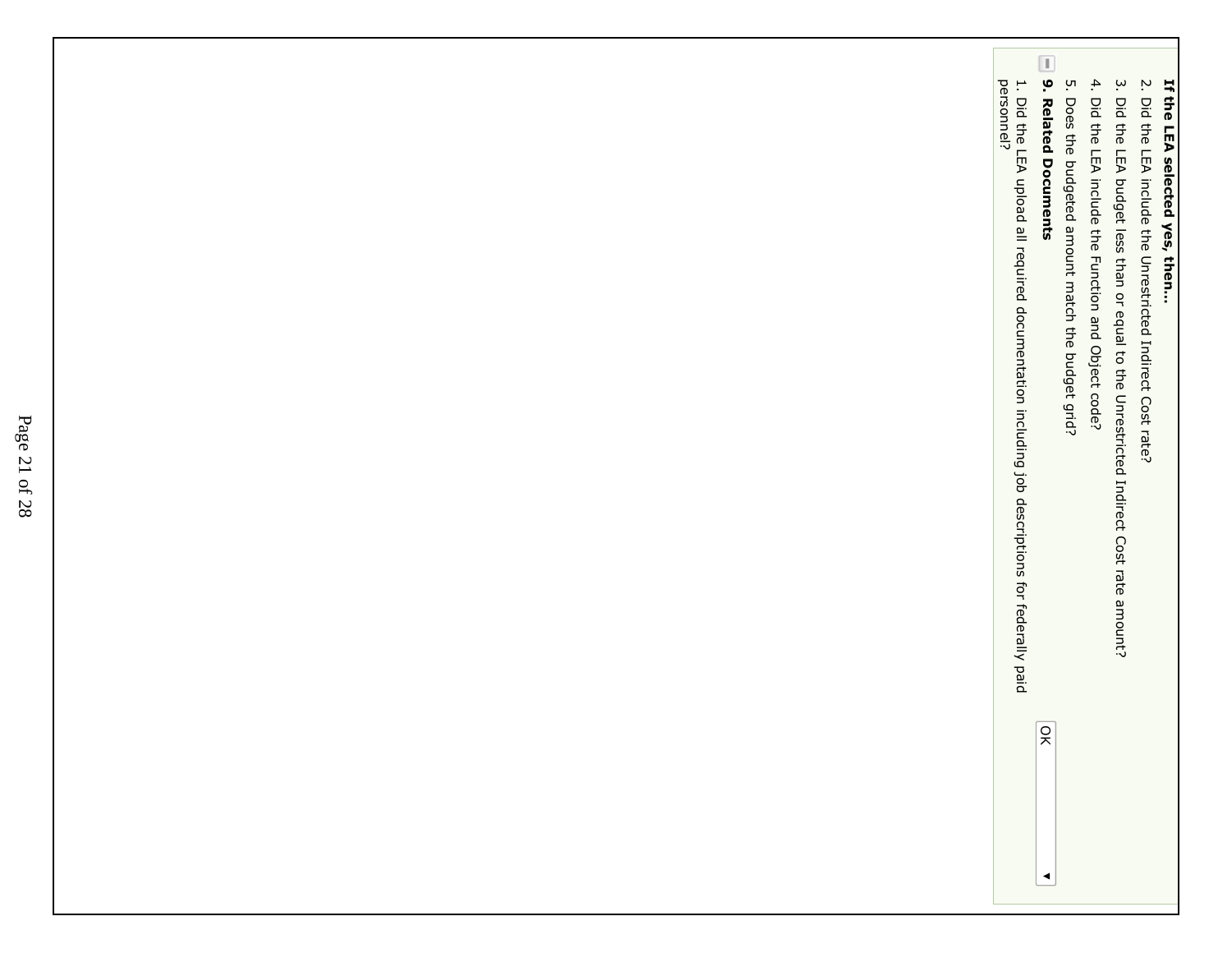Walker County American Rescue Plan (ARP) ESSER 2021 Revision: 0 Status: ALSDE Consolidated Federal Programs Director Final Approval Thursday, December 2, 2021 9:24 PM

ARP ESSER State Reserve - Budget

|                                                                                      | Salaries (010<br>$-199)$        | <b>Employee</b><br><b>Benefits</b><br>$(200 - 299)$ | <b>Purchased</b><br><b>Services</b><br>$(300 - 399)$ | Materials +<br><b>Supplies</b><br>$(400 - 499)$ | <b>Capital Outlay</b><br>$(500 - 599)$ | $(600 - 899)$ | <b>Other Objects Indirect Costs</b><br>(910) | <b>Fund</b><br><b>Transfers</b><br>$(920 - 929)$ | <b>Other Fund</b><br><b>Uses</b><br>$(931 - 999)$ | <b>Total</b> |                                                                                    |
|--------------------------------------------------------------------------------------|---------------------------------|-----------------------------------------------------|------------------------------------------------------|-------------------------------------------------|----------------------------------------|---------------|----------------------------------------------|--------------------------------------------------|---------------------------------------------------|--------------|------------------------------------------------------------------------------------|
| <b>Instruction</b><br>(1100)                                                         | 926,630.00                      | 186,591.62                                          | 0.00                                                 | 6,644.00                                        | 0.00                                   | 0.00          |                                              | 0.00                                             | 0.00                                              |              | 1,119,865.62 Instruction<br>(1100)                                                 |
| <b>Attendance</b><br><b>Services (2110)</b>                                          | 0.00                            | 0.00                                                | 0.00                                                 | 0.00                                            |                                        | 0.00          |                                              | 0.00                                             | 0.00                                              | 0.00         | <b>Attendance</b><br><b>Services (2110)</b>                                        |
| <b>Guidance and</b><br><b>Counseling</b><br>Services (2120)                          | 0.00                            | 0.00                                                | 0.00                                                 | 0.00                                            |                                        | 0.00          |                                              | 0.00                                             | 0.00                                              |              | 0.00 Guidance and<br>Counseling<br>Services (2120)                                 |
| <b>Testing Services</b><br>(2130)                                                    | 0.00                            | 0.00                                                | 0.00                                                 | 0.00                                            |                                        | 0.00          |                                              | 0.00                                             | 0.00                                              |              | 0.00 Testing Services<br>(2130)                                                    |
| <b>Health Services</b><br>(2140)                                                     | 0.00                            | 0.00                                                | 0.00                                                 | 0.00                                            |                                        | 0.00          |                                              | 0.00                                             | 0.00                                              |              | 0.00 Health Services<br>(2140)                                                     |
| <b>Social Services</b><br>(2150)                                                     | 0.00                            | 0.00                                                | 0.00                                                 | 0.00                                            |                                        | 0.00          |                                              | 0.00                                             | 0.00                                              |              | 0.00 Social Services<br>(2150)                                                     |
| <b>Work Study</b><br><b>Services (2160)</b>                                          |                                 |                                                     |                                                      |                                                 |                                        |               |                                              |                                                  |                                                   |              | 0.00 Work Study<br><b>Services (2160)</b>                                          |
| <b>Psychological</b><br><b>Services (2170)</b>                                       | 0.00                            | 0.00                                                | 0.00                                                 | 0.00                                            | 0.00                                   | 0.00          |                                              | 0.00                                             | 0.00                                              |              | 0.00 Psychological<br><b>Services (2170)</b>                                       |
| <b>Speech</b><br>Pathology and<br><b>Audiology</b><br><b>Services (2180)</b>         | 0.00                            | 0.00                                                | 0.00                                                 | 0.00                                            | 0.00                                   | 0.00          |                                              | 0.00                                             | 0.00                                              |              | $0.00$ Speech<br>Pathology and<br><b>Audiology</b><br><b>Services (2180)</b>       |
| <b>Other Student</b><br><b>Support Services</b><br>(2190)                            | 0.00                            | 0.00                                                | 0.00                                                 | 0.00                                            | 0.00                                   | 0.00          |                                              | 0.00                                             | 0.00                                              | 0.00         | <b>Other Student</b><br><b>Support Services</b><br>(2190)                          |
| <b>Instructional</b><br><b>Improvement</b><br>and Curriculum<br><b>Development</b>   | 0.00                            | 0.00                                                | 0.00                                                 | 0.00                                            | 0.00                                   | 0.00          |                                              | 0.00                                             | 0.00                                              |              | 0.00 Instructional<br><b>Improvement</b><br>and Curriculum<br><b>Development</b>   |
| <b>Instructional</b><br><b>Staff</b><br><b>Development</b><br><b>Services (2215)</b> | 0.00                            | 0.00                                                | 0.00                                                 | 0.00                                            | 0.00                                   | 0.00          |                                              | 0.00                                             | 0.00                                              |              | 0.00 Instructional<br><b>Staff</b><br><b>Development</b><br><b>Services (2215)</b> |
| <b>Educational</b><br><b>Media Services</b><br>(2220)                                | 0.00                            | 0.00                                                | 0.00                                                 | 0.00                                            | 0.00                                   | 0.00          |                                              | 0.00                                             | 0.00                                              |              | 0.00 Educational<br>Media Services<br>(2220)                                       |
| <b>Other</b><br><b>Instructional</b><br><b>Staff Services</b><br>(2290)              | 0.00                            | 0.00                                                | 0.00                                                 | 0.00                                            | 0.00                                   | 0.00          |                                              | 0.00                                             | 0.00                                              |              | 0.00 Other<br><b>Instructional</b><br><b>Staff Services</b><br>(2290)              |
| <b>School</b><br><b>Administrative</b><br>$(2300 - 2399)$                            | 0.00                            | 0.00                                                | 0.00                                                 | 0.00                                            | 0.00                                   | 0.00          |                                              | 0.00                                             | 0.00                                              |              | 0.00 School<br><b>Administrative</b><br>$(2300 - 2399)$                            |
|                                                                                      | <b>Salaries (010</b><br>$-199)$ | <b>Employee</b><br><b>Benefits</b><br>$(200 - 299)$ | <b>Purchased</b><br><b>Services</b><br>$(300 - 399)$ | Materials +<br><b>Supplies</b><br>$(400 - 499)$ | <b>Capital Outlay</b><br>$(500 - 599)$ | $(600 - 899)$ | <b>Other Objects Indirect Costs</b><br>(910) | <b>Fund</b><br><b>Transfers</b><br>$(920 - 929)$ | <b>Other Fund</b><br><b>Uses</b><br>$(931 - 999)$ | <b>Total</b> |                                                                                    |
| <b>Security Services</b><br>(3100)                                                   | 0.00                            | 0.00                                                | 0.00                                                 | 0.00                                            | 0.00                                   | 0.00          |                                              | 0.00                                             | 0.00                                              |              | 0.00 Security Services<br>(3100)                                                   |
| <b>Operations and</b><br><b>Maintenance</b>                                          | 0.00                            | 0.00                                                | 0.00                                                 | 0.00                                            | 0.00                                   | 0.00          |                                              | 0.00                                             | 0.00                                              |              | 0.00 Operations and<br><b>Maintenance</b>                                          |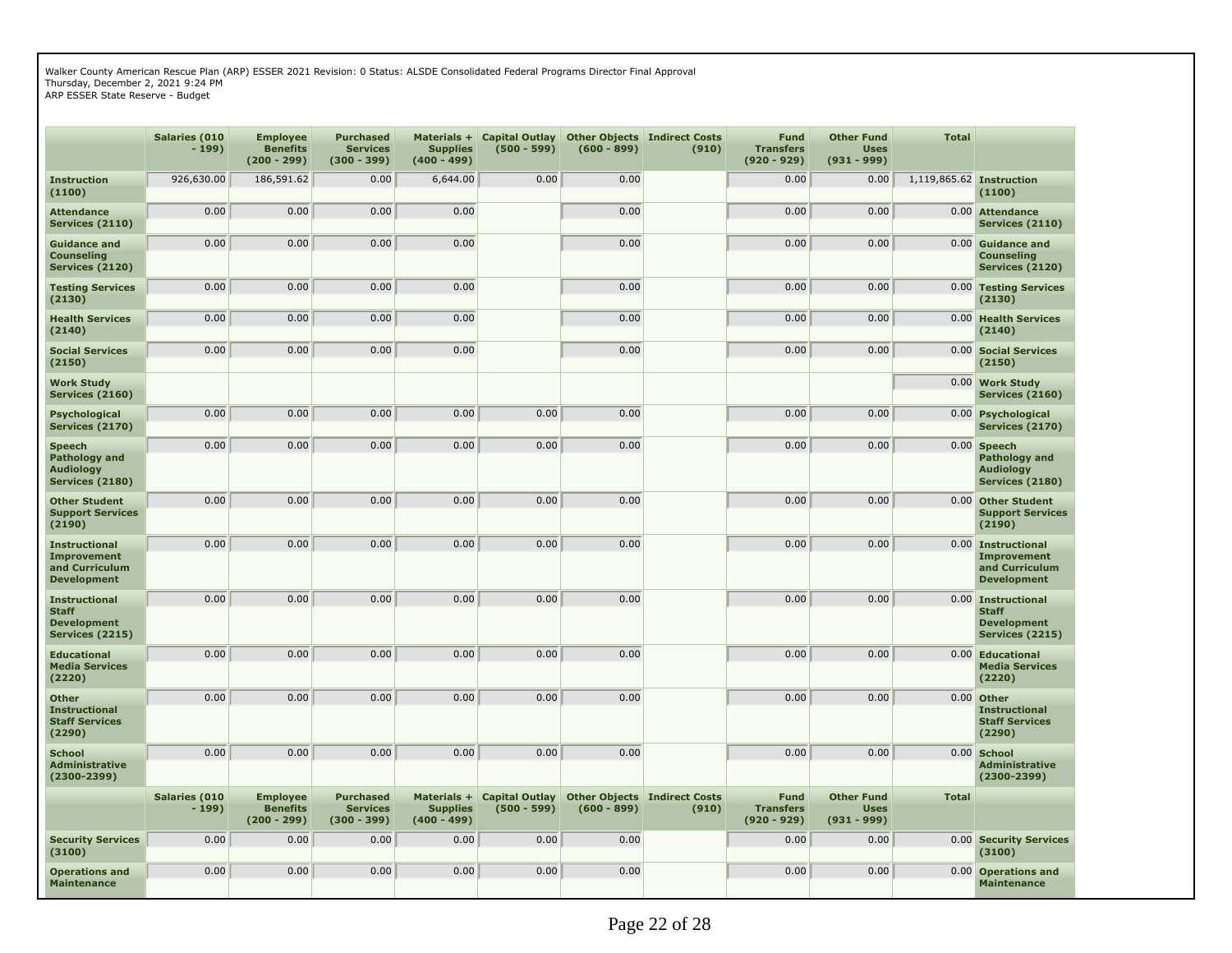| $(3200 - 3900)$                                                                         |              |            |      |          |      |      |      |              |           |                     | $(3200 - 3900)$                                                                       |
|-----------------------------------------------------------------------------------------|--------------|------------|------|----------|------|------|------|--------------|-----------|---------------------|---------------------------------------------------------------------------------------|
| <b>Student</b><br><b>Transportation</b><br>$(4100 - 4199)$                              | 0.00         | 0.00       | 0.00 | 0.00     | 0.00 | 0.00 |      | 0.00         | 0.00      |                     | 0.00 Student<br><b>Transportation</b><br>$(4100 - 4199)$                              |
| <b>Food Services</b><br>$(4200 - 4299)$                                                 |              |            |      |          |      |      |      |              |           |                     | 0.00 Food Services<br>$(4200 - 4299)$                                                 |
| General<br><b>Administrative</b><br>$(6000 - 6999)$                                     | 0.00         | 0.00       | 0.00 | 0.00     | 0.00 | 0.00 |      | 0.00         | 0.00      |                     | 0.00 General<br><b>Administrative</b><br>$(6000 - 6999)$                              |
| <b>Capital Outlay -</b><br><b>Real Property</b><br>$(7000 - 7999)$                      |              |            |      |          |      |      |      |              |           |                     | 0.00 Capital Outlay -<br><b>Real Property</b><br>$(7000 - 7999)$                      |
| <b>Debt Service -</b><br><b>Long Term</b><br>$(8000 - 8999)$                            |              |            |      |          |      |      |      |              |           |                     | 0.00 Debt Service -<br><b>Long Term</b><br>$(8000 - 8999)$                            |
| <b>Adult Education</b><br>(9110)                                                        | 0.00         | 0.00       | 0.00 | 0.00     | 0.00 | 0.00 |      | 0.00         | 0.00      |                     | 0.00 Adult Education<br>(9110)                                                        |
| <b>Community</b><br><b>Education (9120)</b>                                             |              |            |      |          |      |      |      |              |           |                     | 0.00 Community<br><b>Education (9120)</b>                                             |
| <b>Extended</b><br>Day/Dependent<br><b>Care (9130)</b>                                  | 199,099.38   | 40,432.00  | 0.00 | 307.00   | 0.00 | 0.00 |      | 0.00         | 0.00      | 239,838.38 Extended | Day/Dependent<br><b>Care (9130)</b>                                                   |
| Preschool (9140)                                                                        | 0.00         | 0.00       | 0.00 | 0.00     | 0.00 | 0.00 |      | 0.00         | 0.00      |                     | 0.00 Preschool (9140)                                                                 |
| <b>Other</b><br><b>Adult/Continuing</b><br><b>Education</b><br>Programs (9150-<br>9199) | 0.00         | 0.00       | 0.00 | 0.00     | 0.00 | 0.00 |      | 0.00         | 0.00      |                     | 0.00 Other<br><b>Adult/Continuing</b><br><b>Education</b><br>Programs (9150-<br>9199) |
| <b>NonPublic School</b><br>Programs (9200)                                              |              |            |      |          |      |      |      |              |           |                     | 0.00 NonPublic School<br>Programs (9200)                                              |
| <b>Community</b><br>Services (9300-<br>9399)                                            | 0.00         | 0.00       | 0.00 | 0.00     | 0.00 | 0.00 |      | 0.00         | 0.00      |                     | 0.00 Community<br>Services (9300-<br>9399)                                            |
| <b>Total</b>                                                                            | 1,125,729.38 | 227,023.62 | 0.00 | 6,951.00 | 0.00 | 0.00 | 0.00 | 0.00         | 0.00      | 1,359,704.00 Total  |                                                                                       |
| <b>Adjusted Allocation</b>                                                              |              |            |      |          |      |      |      | 1,359,704.00 |           |                     |                                                                                       |
|                                                                                         |              |            |      |          |      |      |      |              | Remaining | 0.00                |                                                                                       |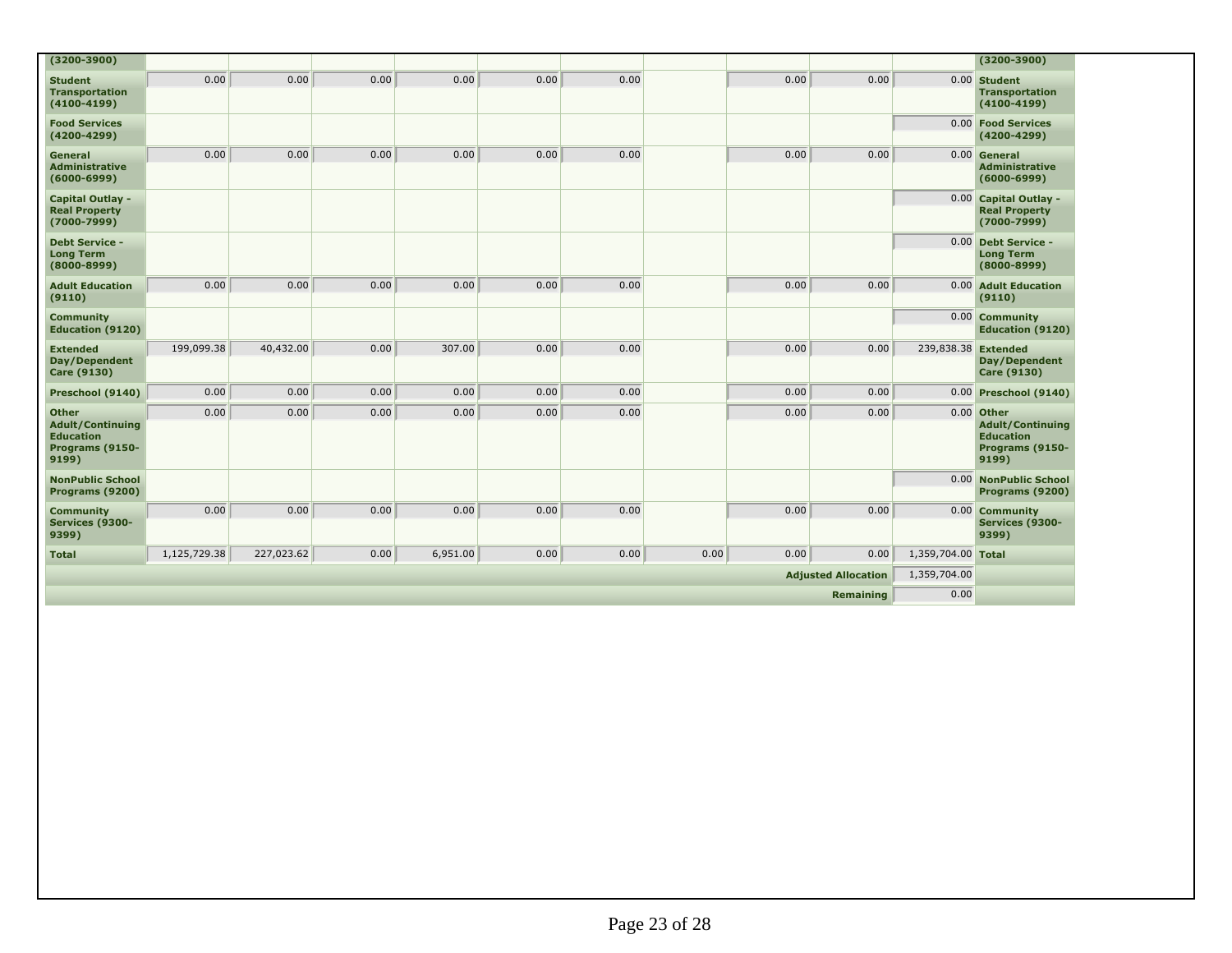| Number of employees and FTE(s) (if applicable)<br>Itemized Budget using Function & Object codes<br>(must match Budget Grid)                                                                                                                                                                                                                                                                                                                                                                                                                                                                                                                                                                                                                                                                                                                                                          | Example:                                                              |
|--------------------------------------------------------------------------------------------------------------------------------------------------------------------------------------------------------------------------------------------------------------------------------------------------------------------------------------------------------------------------------------------------------------------------------------------------------------------------------------------------------------------------------------------------------------------------------------------------------------------------------------------------------------------------------------------------------------------------------------------------------------------------------------------------------------------------------------------------------------------------------------|-----------------------------------------------------------------------|
| Provide the following information for Intervention A (Summer Learning & Summer Enrichment Programs<br>Brief description and timeline for each service (service must end by 9/30/2024)<br>$\check{.}$                                                                                                                                                                                                                                                                                                                                                                                                                                                                                                                                                                                                                                                                                 | $\frac{1}{2}$                                                         |
| <b>Intervention A (Summer Learning &amp; Summer Enrichment Programs)</b>                                                                                                                                                                                                                                                                                                                                                                                                                                                                                                                                                                                                                                                                                                                                                                                                             |                                                                       |
|                                                                                                                                                                                                                                                                                                                                                                                                                                                                                                                                                                                                                                                                                                                                                                                                                                                                                      |                                                                       |
| Tot<br>al Cost:<br>1,359,704.00                                                                                                                                                                                                                                                                                                                                                                                                                                                                                                                                                                                                                                                                                                                                                                                                                                                      |                                                                       |
| High Quality Teacher Intervention<br>974,354.00                                                                                                                                                                                                                                                                                                                                                                                                                                                                                                                                                                                                                                                                                                                                                                                                                                      | $\bigcirc$<br>Intervention C (Other)                                  |
| (Comprehensive<br>After-School Programs)<br>192,675.00                                                                                                                                                                                                                                                                                                                                                                                                                                                                                                                                                                                                                                                                                                                                                                                                                               | $\left( \begin{matrix} 4 \\ 3 \end{matrix} \right)$<br>Intervention B |
| Intervention A (Summer Learning & Summer Enrichment Programs)<br>192,675.00                                                                                                                                                                                                                                                                                                                                                                                                                                                                                                                                                                                                                                                                                                                                                                                                          | $\bigcirc$                                                            |
| œ<br>Details for Interventions<br>Amount                                                                                                                                                                                                                                                                                                                                                                                                                                                                                                                                                                                                                                                                                                                                                                                                                                             | <b>Budget Amount</b>                                                  |
|                                                                                                                                                                                                                                                                                                                                                                                                                                                                                                                                                                                                                                                                                                                                                                                                                                                                                      |                                                                       |
| Using the allocation from the ARP ESSER State Reserve, explain how the LEA will identify and engage<br>The district will identify students who have missed the most in-person instruction during FY 20 and FY<br>who did not consistently participate in remote instruction when offered during school closures utilizing student log-in history.<br>connects; mastern of assignments, matery of standance data, tracking log, and parent contaction of and parent connects;<br>2) students who did not consistently participate in remote instruction when offered during school building closures.<br>1) students who have missed the most in-person instruction during the 2019-2020 and 2020-2021<br>the opportunity to engage in summer learning, before/afterschool tutoring, and interv<br>21 school years and<br>school years; and<br>ention during the<br>The district will | school day.<br>provide students                                       |
| To identify the students most in need of the programs, the district will use the following data sources to identify and evaluate<br>the impact of student learning: STAR, Reading Horizons, ESGI, ACAP, ACCESS, ACT, Pre-ACT, PST                                                                                                                                                                                                                                                                                                                                                                                                                                                                                                                                                                                                                                                    | $\ast$<br>and Work Keys.                                              |
| will evaluate the impact of the program(s).<br>Indicate the data sources the LEA used to identify the students most in need of the program(s) and the extent to which the LEA                                                                                                                                                                                                                                                                                                                                                                                                                                                                                                                                                                                                                                                                                                        |                                                                       |
| The district will use Renaissance-Star and Freckle, Reading Horizons, Comprehension Toolkit, ESGI, and<br>formative evidence-based programs to ensure all potential barriers are addressed for ALL students impacted by COVID-19<br>The district will strategically focus on the students most disproportionately impacted by COVID-19. The<br>partnerships with community based organizations including Raising Arrows,<br>Extension Offices, Bevill State Community College, and Boy Scouts of America.<br>The Literacy Council, Walker/Winston Counties<br>ACT/Pre-ACT                                                                                                                                                                                                                                                                                                            |                                                                       |
| disabilities, English Learners, gender, migrant students students experiencing homelessness, and childre<br>on certain groups of students, including each major racial and ethnic group, children from low-income families, children with<br>vide a description of the evidence-based program(s) (including partnerships with community-based organizations) the LEA<br>selected to use with the ARP ESSER State Reserve, and how the LEA will address the disproportionate im<br>in and youth in foster                                                                                                                                                                                                                                                                                                                                                                             | care.<br>has<br>Provide                                               |
|                                                                                                                                                                                                                                                                                                                                                                                                                                                                                                                                                                                                                                                                                                                                                                                                                                                                                      | <b>Required Narratives</b>                                            |
| For the ARP ESSER State Reserve Allocation, the following interventions are allowable:<br>Comprehensive After-School Programs<br>Summer Learning & Summer Enrichment Programs<br>See Intervention box C for Hore details                                                                                                                                                                                                                                                                                                                                                                                                                                                                                                                                                                                                                                                             | ب<br>Ņ<br>Other-                                                      |
| and address the disproportionate impact of COVID-19 on underrepresented student subgroups<br>evidence-based interventions and ensure that those interventions respond to students' social, emotional,<br>The ALSDE is providing a State Reserve allocation to LEAs to address the loss of instructional time through the implementation of<br>and academic needs                                                                                                                                                                                                                                                                                                                                                                                                                                                                                                                     |                                                                       |
| ARP ESSER State Reserve Allocation to Address Loss of Instructional Time                                                                                                                                                                                                                                                                                                                                                                                                                                                                                                                                                                                                                                                                                                                                                                                                             |                                                                       |
| Thursday, December 2, 2021 9:24 PM<br>ARP ESSER State Reserve - Application Details<br>Walker Courty American Reaculated Federal STON TARP) ESSER 2021 Revision: 0 Status: ALSDE Consolidated Federal<br><b>Programs Director Final</b>                                                                                                                                                                                                                                                                                                                                                                                                                                                                                                                                                                                                                                              | Approval                                                              |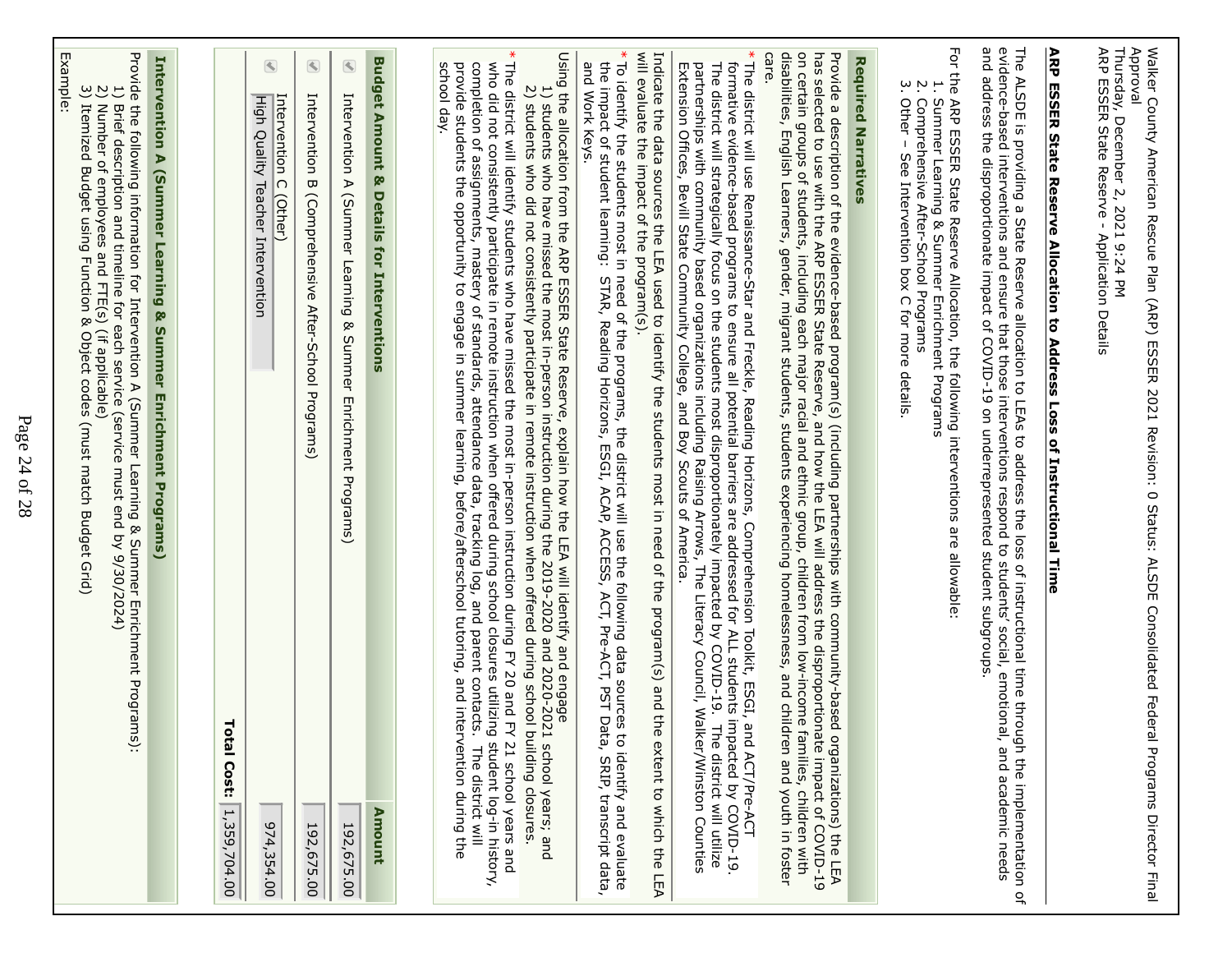| from<br>4-8 Summer School will be provided to address learning loss among all students<br>$(K-3)$ 27.5<br>tor identified atreap of a payer payer para the identifient are along the source of the pridi-<br>ARP ESSER funds will be used to host Summer Literacy Camps during the summer of 2022. Summer lea<br>$(4-8)$<br>a highly qualified teacher for a total of 70 hours.<br>Summer Learning 18 teacher,<br>Teachers-Summer 2022<br>6 Aides, and 9 Custodians-All contract positions<br>All summer employees will be hired as contract e<br>Students will receive explicit instruction<br>mployees<br>ming will be provided                                                                                                     |
|--------------------------------------------------------------------------------------------------------------------------------------------------------------------------------------------------------------------------------------------------------------------------------------------------------------------------------------------------------------------------------------------------------------------------------------------------------------------------------------------------------------------------------------------------------------------------------------------------------------------------------------------------------------------------------------------------------------------------------------|
| The district will contract highly qualified interventionist that will provide explicit, direct instruction to students that are identifie<br>through STAR and ESGI data. This data will be discussed during PST meeting to determ<br>should be receiving. These funds will be expended by September 2023. This will provide 30 minutes instruction 3 days a week<br>at all K-8 schools for the 2021-2022 school year. These positions will hired as contract specialis<br>Total Cost: \$47,163.38 9130[010-199] \$39,099.38 (Salaries) 9130[200-299] \$8,064.00 (Benefits)<br>ents that are identified                                                                                                                               |
| NOTE: If an LEA chooses to use the "Other" intervention option, the LEA must attach documentation in the Related Documents<br>section that shows that the Intervention is evidence-based (Tier I   Tier II   Tier III   Tier IV).<br>Provide the following information for Intervention C (Other):<br>3) Itemized Budget using Function & Object codes (must match Budget Grid)<br>1) Brief description and timeline for each service (s<br>2) Number of employees and FTE(s) (if applicable)<br>Brief description and timeline for each service (service must end by 9/30/2024)                                                                                                                                                     |
| Intervention C (Other)                                                                                                                                                                                                                                                                                                                                                                                                                                                                                                                                                                                                                                                                                                               |
| Total Cost:<br>and Supplies) \$307.00<br>\$192,675<br>9130-[010-199] (Salaries) \$160,000.00 9130-2992 [200-299] (Benefits) \$32,368 9130-[400-499] (Materials                                                                                                                                                                                                                                                                                                                                                                                                                                                                                                                                                                       |
| Extended day opportunities will be available for students at Curry Elementary, Cordova Elementary, Lupton, Valley, and<br>Sumiton Elementary for the 2023-2024 school year. This will be for 3 contract teachers at each school f                                                                                                                                                                                                                                                                                                                                                                                                                                                                                                    |
| Provide the following information for Intervention B (Comprehensive After-School Programs).<br>2) Number of employees and FTE(s) (if applicable)<br>3) Itemized Budget using Function & Object codes (must match Budget Grid)<br>$\overline{\overline{C}}$<br>Brief description and timeline for each service (service must end by 9/30/2024)                                                                                                                                                                                                                                                                                                                                                                                        |
| <b>Intervention B (Comprehensive After-School Programs)</b>                                                                                                                                                                                                                                                                                                                                                                                                                                                                                                                                                                                                                                                                          |
| Total Cost: \$192,675.00 1100-[010-199]<br>(Materials & Supplies) \$ 6,644.00<br>(Salaries) \$155,000 1100-[200-299] (Benefits) \$31,031.00 11<br>$[66t-00t]$ -00                                                                                                                                                                                                                                                                                                                                                                                                                                                                                                                                                                    |
| Materials and Supplies \$6,644.00                                                                                                                                                                                                                                                                                                                                                                                                                                                                                                                                                                                                                                                                                                    |
| (K-3) 27.5 Contract Teachers-Summer Literacy Camp 2022 and materials and supplies Total \$192,675.00                                                                                                                                                                                                                                                                                                                                                                                                                                                                                                                                                                                                                                 |
| for identified students who have not met proficiency in the identified area of reading.<br>from a highly qualified teacher for 4 weeks, Monday-Thursday for a total of 70 hours.<br>ARP ESSER funds will be used to host Summer Camps during the summer of 2022.<br>by August, 2023.<br>positions as contract employees. Materials and supplies to support the summer camps will be purchased<br>Summer Literacy Camps<br>Students will receive explicit instruction<br>All employees will<br>be hired in these<br>This service will end<br>will be provided                                                                                                                                                                         |
| $-0130 -$<br>[Cont.]<br>9130 -  <br>4120 -<br>4120 -<br>$[66b - 00b]$<br>[010-199] (Bus Driver Salaries) \$12,500.<br>[300-399] (Mileage for Buses) \$4,650.00<br>[010-199] (Salaries) \$54,450.00   9130 - [200-299] (Benefits) \$11,430.00<br>(Materials and Supplies) \$2,800.00   9130 - [400-499] (Software) \$20,000.00<br>(Bus Driver Salaries) \$12,500.00   4120 - [200-299] (Bus Driver Benefits) \$3,200.00                                                                                                                                                                                                                                                                                                               |
| subscription to XYZ Company for the duration of the summer program to assist our participating EL stud<br>curriculum (See attached job description).<br>will also burchase ELA & Matrichianum Additional company of the student achieverne chieve member. Additionally $\sim$ will also<br>purchase general supplies such as pencils, notebooks, glue, color pencils, copy paper, etc. to effectively<br>ARP ESSER funds will be used to host a Summer Enrichment Camp during the Summer of 2023. The camp will run for two<br>weeks for four days a week. Subjects to be covered are science, technology, engineering, mathematics and re<br>Total cost: \$109,030.00<br>ents with the<br>purchase an online<br>run the program. We |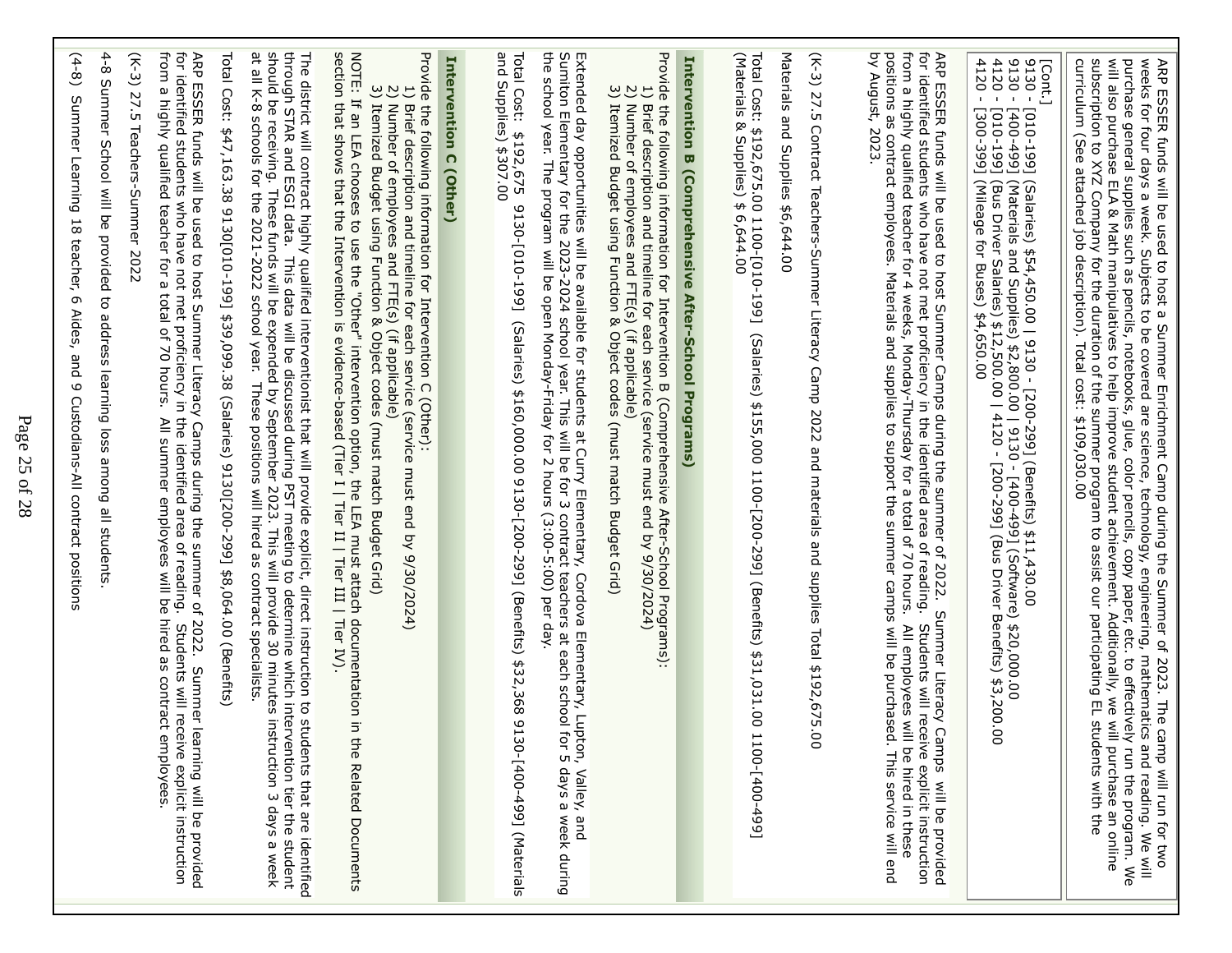9-12 Summer School Description-Extended learning opportunities were provided for all high school students over the summer. This included opportunities for credit recovery due to Covid issues (attendance, failing grades, etc.), enrichment opportunities(ACT prep), and having a face-to-face instructional period.

(9-12) 14 Teachers, 5 Aides and 5 Custodians Summer 2022 and Summer 2023 Total \$428,730.56-All contract employee(9-12) 14 Teachers, 5 Aides and 5 Custodians Summer 2022 and Summer 2023 Total \$428,730.56-All contract employee<br>positions.

These services will end bThese services will end by August, 2024. y August, 2024.

Total Cost: \$927,190.62 1100[010-199] \$771,630.00 (Salaries) 1100[200-299] \$155,560.62 (Benefits) 9130[010-199]Salaries \$39,099.38 9130[200-250] \$8,064.00Total Cost: \$927,190.62 1100[010-199] \$771,630.00 (Salaries) 1100[200-299] \$155,560.62 (Benefits) 9130[010-199]<br>Salaries \$39,099.38 9130[200-250] \$8,064.00

# SYSTEM PLAN ITEMS **SYSTEM PLAN ITEMS RELATED BY FISCAL RESOURCE**RELATED BY FISCAL RESOURCE

Expand AllExpand All Collapse All Collapse All

There are currently no Goal or Action Step items associated with this Grant. There are currently no Goal or Action Step items associated with this Grant.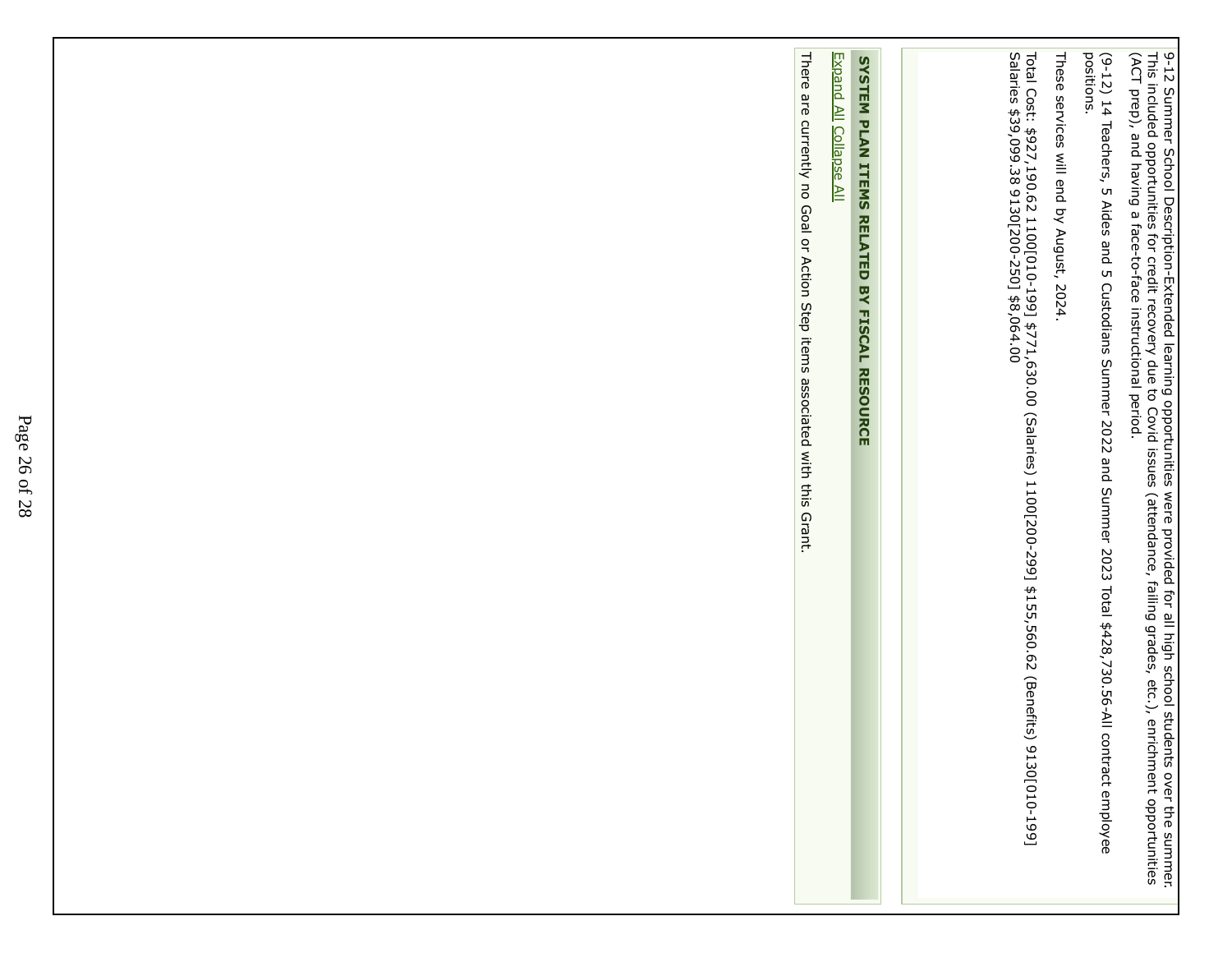Walker County American Rescue Plan (ARP) ESSER 2021 Revision: 0 Status: ALSDE Consolidated Federal Programs Director FinalApproval Thursday, December 2, 2021 9:24 PM

Related Documents

| Supporting Documentation #1 | 山 | 山<br>"Other" Intervention myidence-based Documentation | 山く<br>Job Descriptions for ALL Federally Paid Personnel (attach as 1 document) | Type            | <b>Related Documents</b> | $*$ = Required |
|-----------------------------|---|--------------------------------------------------------|--------------------------------------------------------------------------------|-----------------|--------------------------|----------------|
|                             |   |                                                        | <b>Job Description</b>                                                         | <b>Document</b> |                          |                |